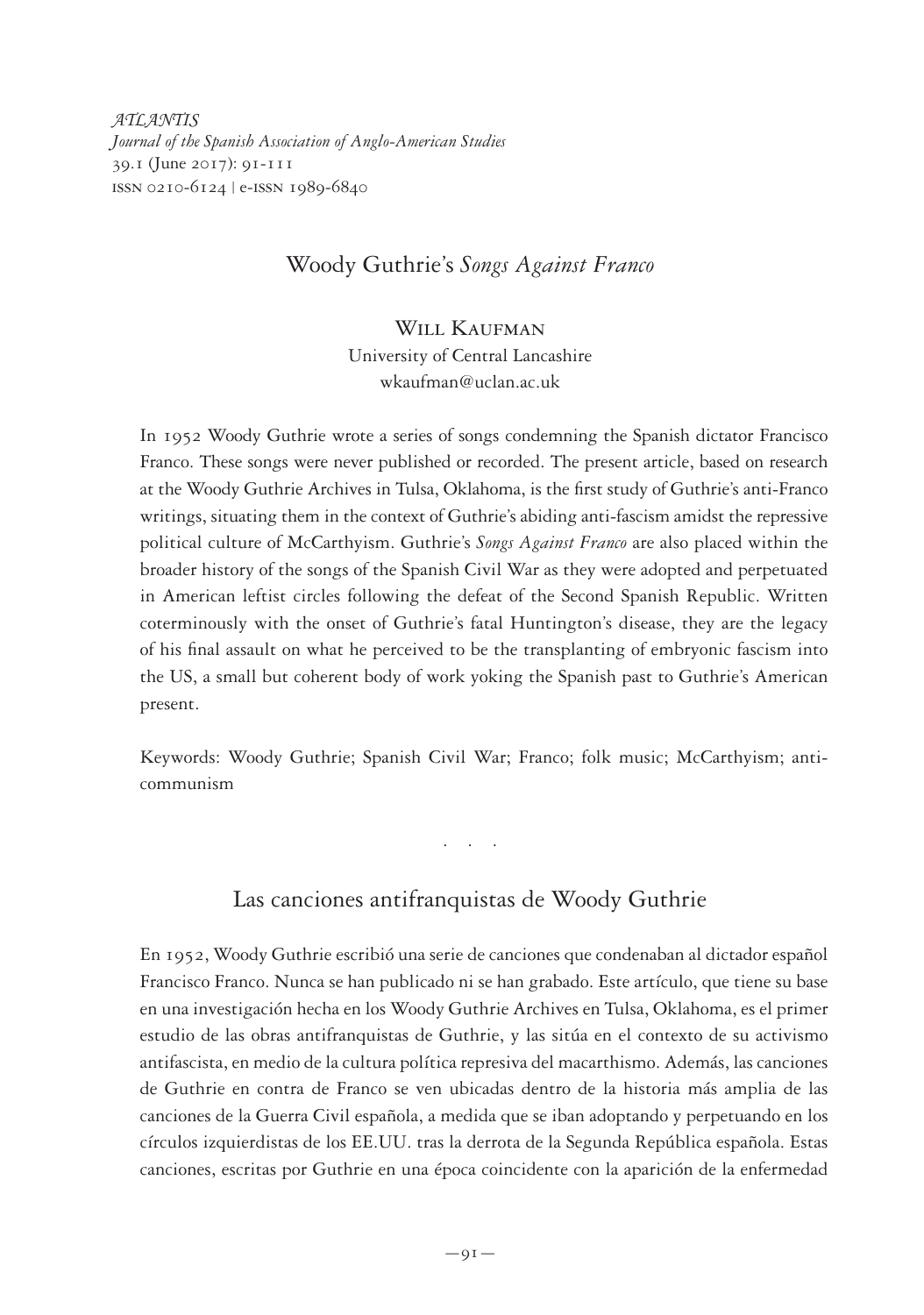de Huntington que causó su muerte, son el legado de su último ataque contra lo que consideraba como el trasplante de un fascismo embrionario a los EE.UU., una obra pequeña pero coherente que unía el pasado español al presente americano de Guthrie.

Palabras claves: Woody Guthrie; Guerra Civil española; Francisco Franco; música folk; macarthismo; anticomunismo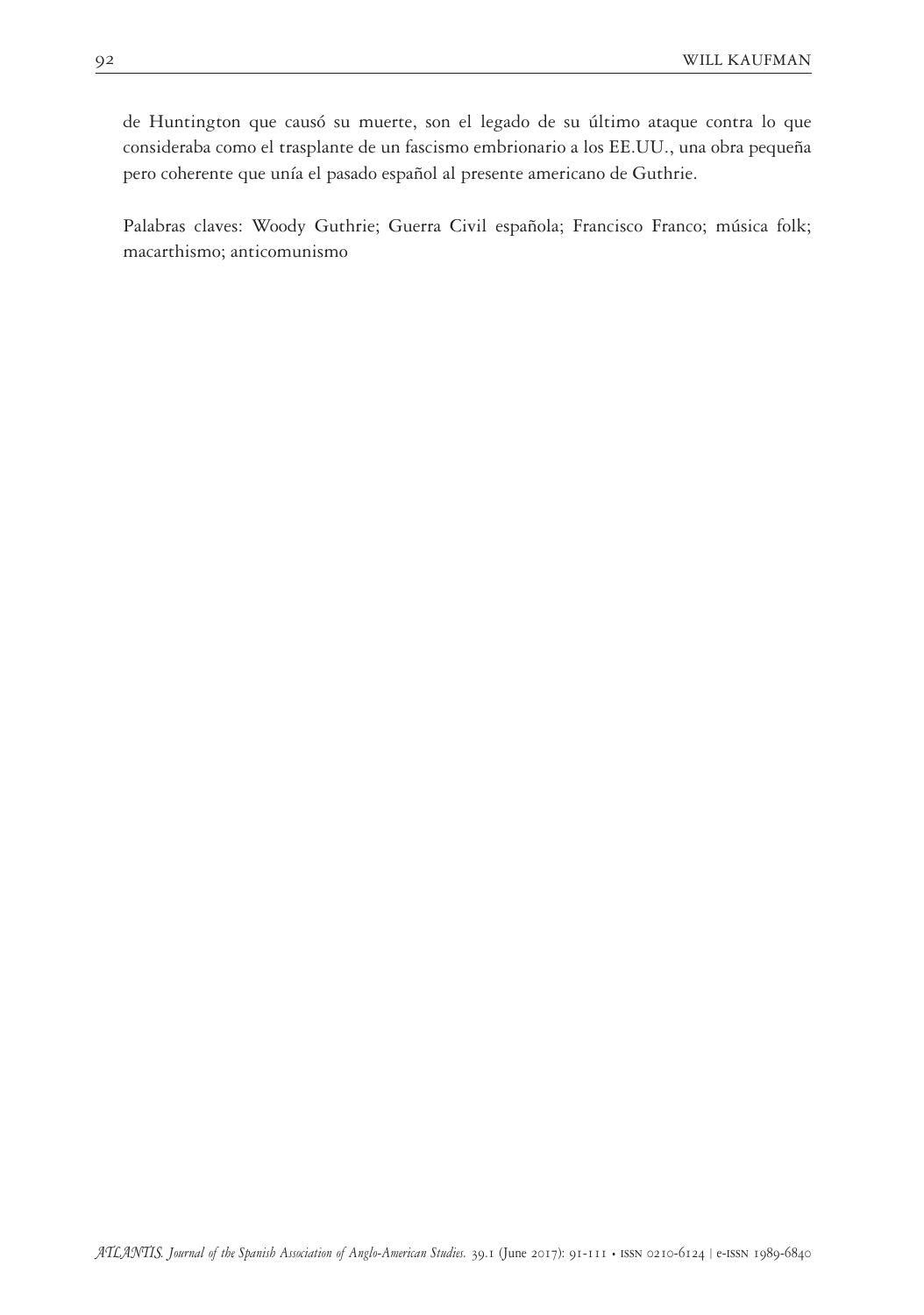Woody Guthrie has sometimes been mis-credited with the composition of "Jarama Valley," perhaps the most popular English-language song to have emerged from the Spanish Civil War.<sup>1</sup> It is true that Guthrie recorded a version of the song composed by the Scottish fighter, Alex McDade, who was killed at the Battle of Brunete in July of 1937. McDade's original version was a four-stanza ode to the British Battalion of the Fifteenth International Brigade, first published in *The Book of the XV International Brigade* in 1938 (Ryan [1938] 1975, 97). Guthrie's version is an adaptation celebrating the Abraham Lincoln Battalion, the main American contingent of the International Brigade. Guthrie recorded "Jarama Valley" for his producer, Moses Asch, sometime between 1946 and 1948, but it was not released until 1962 on the Folkways album *Songs of the Spanish Civil War, vol. 2* (Guthrie [1962] 2014).

It is perhaps ironic that the Spanish Civil War song for which Guthrie is best known is one that he did not write. One further Guthrie-penned ode, "Antyfascist Steve," written in honor of Lincoln brigadier Steve Nelson in 1953, has only latterly attracted notice (see Mishler 2004). Thus, until now, only two songs have been known to have marked Guthrie's musical commentary on the Spanish Civil War. However, a significant cache of previously unseen songs has now come to light. In the Woody Guthrie Archives in Tulsa, Oklahoma, there sits a thin makeshift notebook comprising the lyrics to some ten songs, its cover decorated with a bright red watercolor wash bearing the script, "Songs against Franco." Guthrie never published or recorded these songs, but they are important—not simply as reflections of Guthrie's fierce anti-fascism, which is common enough knowledge, but as evidence of a highly conscious and poignant artistic struggle. For even as he wrote these songs, Guthrie was facing his own—fatal—neurological disintegration through the onset of Huntington's disease. Mirroring his own physical breakdown was the seeming disintegration of the American Left, with the Korean War raging abroad, the Cold War reshaping the definitions of political freedom at home, and the repressions of McCarthyism decimating progressive activism in every public arena. Guthrie's *Songs Against Franco* are the legacy of his final assault on what he perceived to be the transplanting of embryonic fascism into the US, a small but coherent body of work yoking Spain's recent past to Guthrie's American present.

In 1952, amidst the early disorienting signs of the disease that would claim his life in 1967, and with his second marriage virtually in ruins, Guthrie fled his New York home to join a community of blacklisted artists, actors and writers in the Topanga Canyon community of Los Angeles. There, the socialist actor Will Geer had established a haven for fellow progressives facing the onslaught of the anti-communist witch hunt spearheaded by Senator Joseph McCarthy. Following the publication of the right-wing

<sup>&</sup>lt;sup>1</sup> I am grateful to Ronald D. Cohen for reading and commenting upon early drafts of this essay and to my son Reuben for providing the Spanish version of the abstract.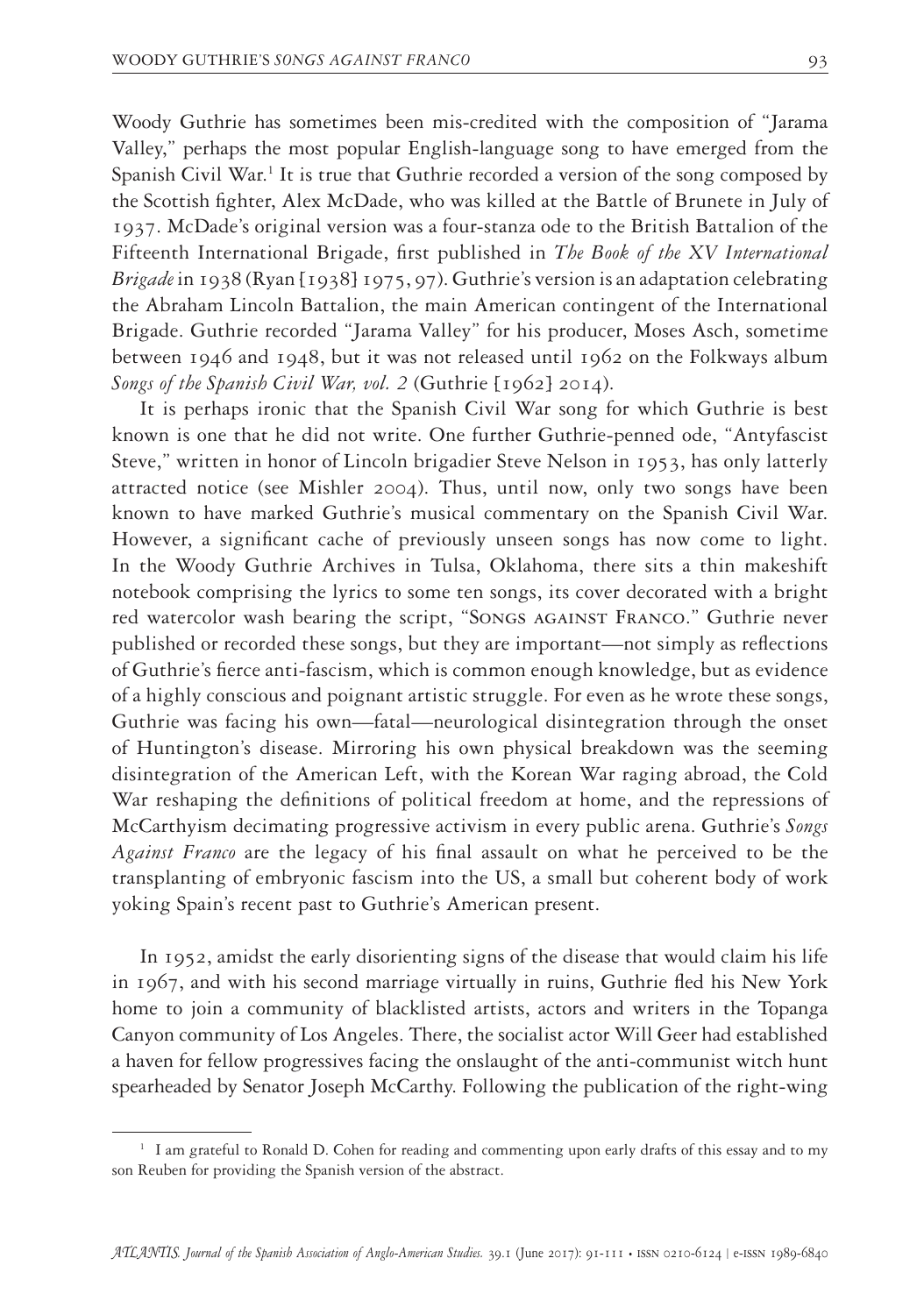directory, *Red Channels* (1950), in which he was named as a communist, Geer had refused to co-operate with the House Un-American Activities Committee (HUAC). As a result, his performing career dried up, and he established the Theatricum Botanicum at Topanga—a venture that continues to produce plays to this day (Cohen 2001, 139).

Guthrie had known Geer since 1938; they often performed together during agricultural strikes and migrant workers' fundraisers in the Salinas and San Joaquin valleys. It was in fact Geer who introduced Guthrie to John Steinbeck, author of the celebrated Dust Bowl epic *The Grapes of Wrath* (1939), with which Guthrie's *Dust Bowl Ballads* have been so frequently associated (Santelli 2012, 40). After Geer and his wife Herta Ware had briefly relocated to New York in 1940, Guthrie had followed them, spending his first week in their plush uptown apartment before settling in the shabby Hanover House hotel, where, the following week, he wrote his signature anthem, "This Land Is Your Land" (Guthrie, N. 2012, 17). Now, in 1952, Guthrie was back with his old friend Geer, wrestling with the implications of his mortal disease as well as the apparent death knell of the American Left in the face of the Red Scare. It was here that Guthrie envisaged his own defiant act his own version of fighting the good fight against American fascism. He would record an album of anti-Franco songs for Stinson Records because (as he wrote to Pete Seeger), Stinson's communist president, Bob Harris, would be "freer politically about censoring our recordsong [*sic*] ideas" than his usual producer, Asch, would be (quoted in Cray 2004, 358). This was actually an unfair slander against Asch, who had already shown his defiance by commissioning Guthrie to write and record *Ballads for Sacco and Vanzetti* in 1946, when the HUAC was already flexing its muscles (Cohen 2012, 35).

Guthrie's choice of subject matter might seem rather odd for 1952. The Spanish Civil War was long over, the matter settled with the defeat of the Second Republic in 1939. Franco had been ruling, unchallenged, for thirteen years. His relations with the United States were not particularly newsworthy; the Second World War had largely eclipsed any recollection of Franklin Roosevelt's refusal to arm the Republican side, even as Hitler and Mussolini—not to mention Texaco, Franco's "principal oil supplier"—were bankrolling the fascist war machine (Hochschild 2016, 169). Yet, here was Woody Guthrie, in 1952, scrawling in gray ink over a multicolored wash of flowers on a page of his notebook, in the grammatically and syntactically tortured strains of early Huntington's disease:

 All of us flowers and blooms and blossoms are all out to stop you cold, Franco when courtrooms wont stop you we sure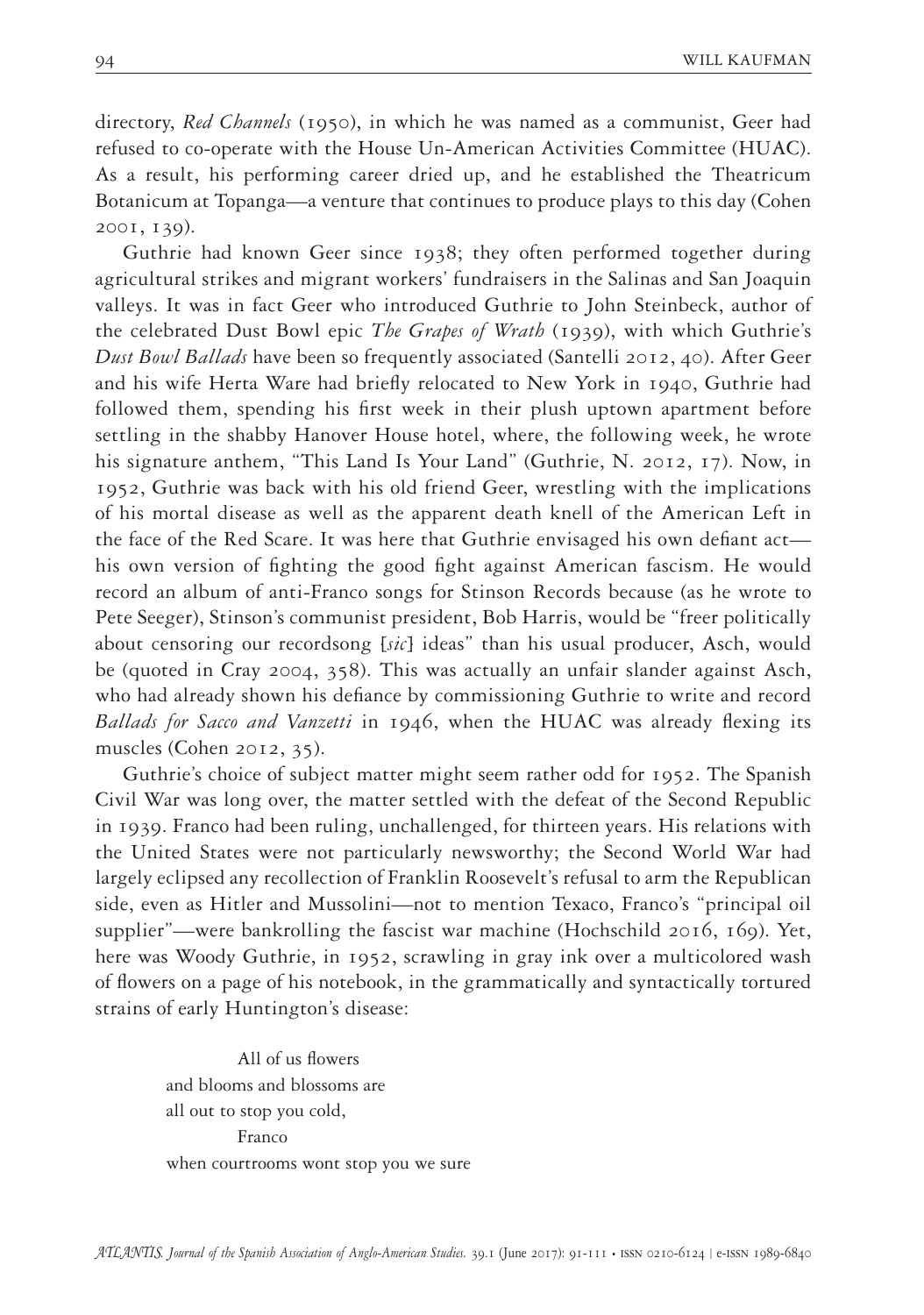can and our words are oceans and oceans aplenty to not ever let you forget that we've stopped while thousands of haters and thuggers and killers just like you are before you got born. (Guthrie, *Notebooks* 2 [9], 69) 2

This, then, is the critical question prompted by Guthrie's *Songs Against Franco*. Why invoke, now, and through folk song, the fascist Generalissimo and the lost cause of the Second Spanish Republic? During the Civil War itself, of course, "songs from the olive orchards and the battlefields of Spain" had been left-wing staples, as Serge Denisoff recalled. Amidst the resentment and outrage over the Roosevelt embargo, singing "Los Quatros Generales" or "Viva La Quince Brigada"—especially in their original Spanish—would make any singing American leftist "the life of the party" (Denisoff 1973, 55). Between the years 1937 and 1939, Guthrie had sung at many parties up and down California, either solo or with Geer and other performers. Often these were fundraisers for Spanish refugees, as well as wounded veterans of the Lincoln Battalion (Cohen 2001, 134).

Guthrie himself had already been primed for such musical activism when he arrived in California from Oklahoma, by way of Texas, in 1937. The previous year, according to his brother-in-law and former singing partner, Matt Jennings, the struggle against Franco had been instrumental in putting Guthrie on the path to socialism. Jennings, a Catholic, would show Guthrie the weekly edition of the *Sunday Visitor*, a conservative Catholic magazine whose editorials habitually praised Franco's "fascist rebellion" in defense of the church, and whose anti-communist diatribes by Bishop Fulton J. Sheen were particularly galling to Guthrie (Cray 2004, 86-87). Later, in his autobiographical novel, *Bound for Glory* (1943), Guthrie demonstrated his readiness to establish political connections between Franco's war, fought on behalf of the Spanish landowning class, and the greed of American landowners whose aggressive rapacity and mismanagement of the land had brought about the catastrophe of the Dust Bowl. As Guthrie succinctly put it, through the invented dialogue of a distressed tenant farmer in the Texas panhandle, supposedly speaking in 1936: "This Spanish war's a sign […]. This is th' final battle! Battle of Armagaddeon [*sic*]! This dust, blowin' so thick ya cain't breathe, cain't see th' sky, that's th' scourge over th' face of th' earth! Men too greedy for land an' for money an' for th' power to make slaves out of his feller men! Man has cursed th' very land itself!" (Guthrie 1943, 247).

Fleeing the Dust Bowl and arriving in Los Angeles in the summer of 1937, Guthrie soon found himself drawing political cartoons and writing a column for the

<sup>&</sup>lt;sup>2</sup> In addition to all untitled notebook entries and annotations by Woody Guthrie—hereafter referred to as *Notebooks*—which are held in the Woody Guthrie Archives, Tulsa, Oklahoma, and copyrighted by Woody Guthrie Publications, Inc., I gratefully acknowledge permission by Woody Guthrie Publications, Inc. to quote from the following lyric writings: "Curses for Franco," "Enda Franco's Line," "Spanish Rebel," "Stop Franco" and "Talking Love Lost Blues."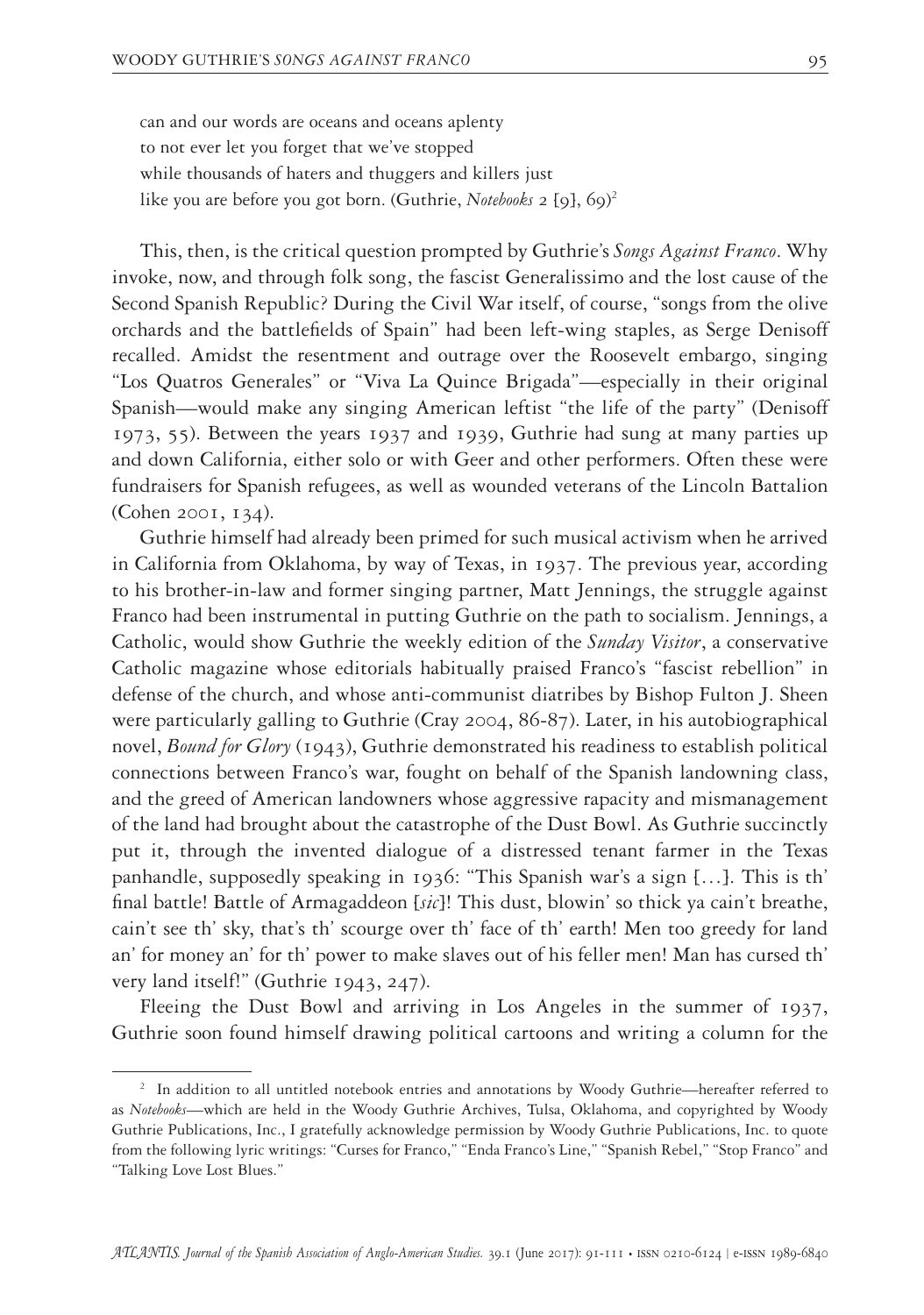San Francisco-based *People's World*, the West Coast organ of the Communist Party of the USA (CPUSA). His colleague on the paper, Ed Robbin (who had introduced Guthrie to Geer), recalled: "The civil war was raging in Spain, and it affected us as if it were in our own backyard" (Robbin 1979, 19). But war of a different kind had been "raging" in California since 1934. Robbin had reported first-hand on what Herbert Klein and Carey McWilliams, writing in *The Nation*, had called "farm fascism"—the "organized terrorism" and "fascism from above" on the part of the fruit-crop growers in collusion with their hired thugs and the police (Klein and McWilliams 1934, 97). Robbin recalled "the air of terror and violence in the city of Salinas, […] the bullet holes in the walls, the broken glass, and some of the children still sick with doses of tear gas," and he reflected: "A city surrounded by police, city officials, growers, and scab herders with their headquarters in the Jeffrey Hotel, violence in the streets and on the picket lines: weren't these the very ingredients of Nazi and fascist rule we had been studying in the European scene?" (Robbin 1979, 22). Indeed, as Kevin Starr has written, equally troubling associations with European fascism could be drawn from the apricot pickers' strike in the nearby Brentwood District of Contra Costa County: "Heads were busted, and the usual suspects rounded up. In this instance, 150 strikers were herded by deputies into a cattle corral-like enclosure in the center of Brentwood. This spectacle of American citizens being herded into a temporary concentration camp had prophetic import" (1996, 164).

Guthrie's and Robbin's editor at *People's World*, Al Richmond, likewise invoked "the agony of Spain" as well as "the shame of Munich," where, in 1938, Britain's prime minister, Neville Chamberlain, had capitulated in appeasement to Hitler. These were "portents of World War II," Richmond believed: "Domestically the New Deal had palliated the most acute distress, but the problems of mass unemployment and poverty were no nearer solution. The presentiment of impending catastrophe, especially in the tide of world affairs, became even more compelling with the defeat of the Spanish Republic, a scant six months after the pact at Munich" (1972, 274-275).

When Robbin brought Guthrie into Richmond's office early in 1939, the editor found that he could add a unique, humorous complement to his more serious writing staff, which included former members of the Industrial Workers of the World as well as veterans of the Lincoln Battalion. The "young hillbilly singer from Oklahoma," Richmond recalled, "might have been called a hippie in later years, except that his Oklahoma speech was authentic and so was his familiarity with the folkways of the open road as it was traveled by uprooted farmers and migratory workers" (Richmond 1972, 280). Among these "folkways of the open road" was the figure of the *vigilante*, as well as the police violence—the "farm fascism"—that Guthrie experienced firsthand in the company of the striking farmworkers. Thus was born Guthrie's "Woody Sez" column, which, using mock hillbilly dialect, was soon making trenchant connections between the "dustbowel refugese" at home and the "Spanish refugies" fleeing Franco (quoted in La Chapelle 2007, 65).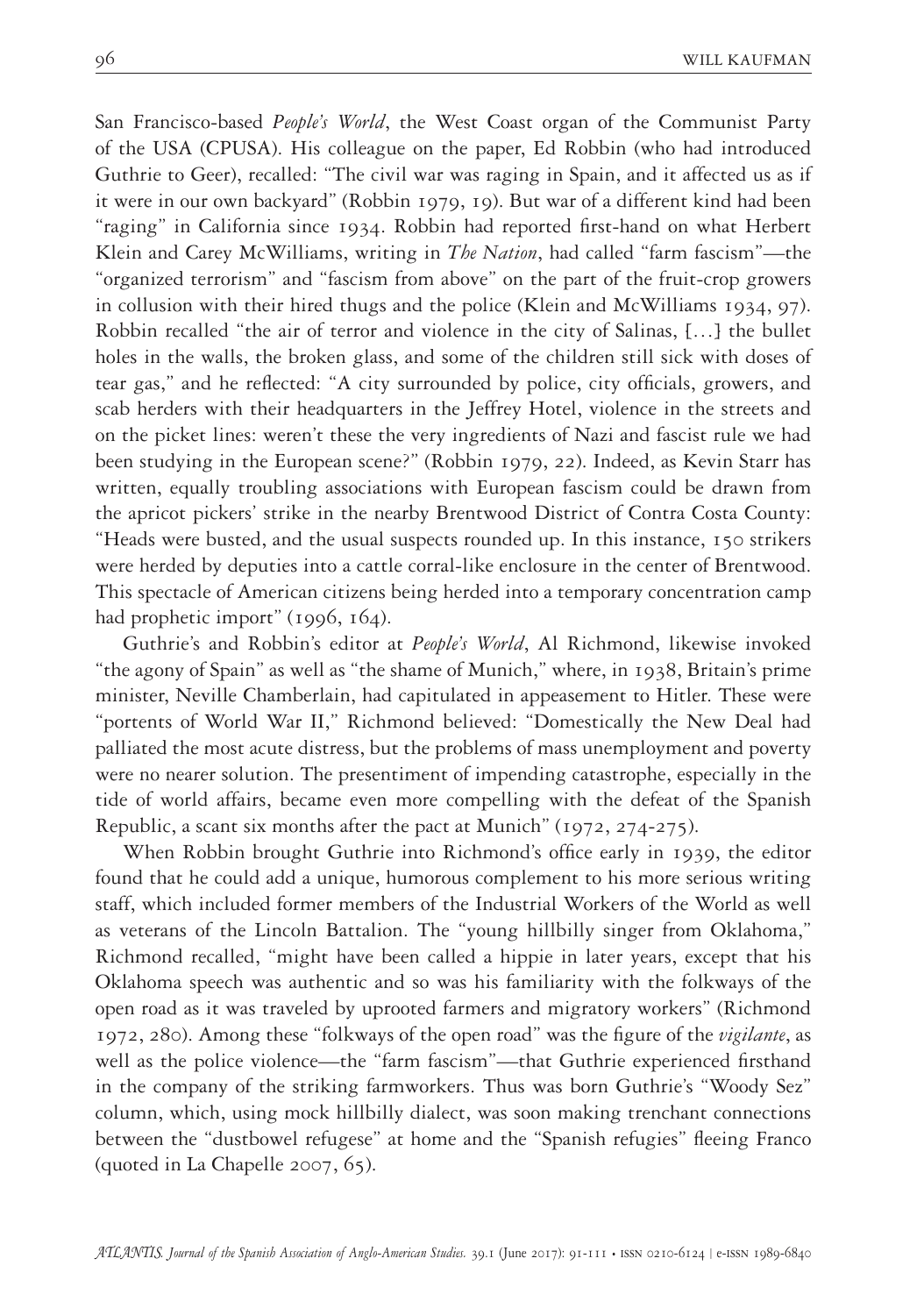Peter La Chapelle has made a study of Guthrie's newspaper and radio work during his three-year California sojourn, some of which overlapped with the Spanish Civil War. He emphasizes the symbolic power of the Republican struggle for the causes to which Guthrie was increasingly committed:

Indeed, influenced by ethnic and political refugees from Hitler's Europe and Franco's Spain, Guthrie in his songs and writings began to associate refugee Dust Bowlers with larger, more politically focused struggles with fascism such as the Spanish Civil War and anti-Nazi resistance. By outlining how others shared migrants' status as refugees and informing readers and listeners about these other conflicts, Guthrie worked to mobilize migrants and other audience listeners as supporters of the antifascist Left. His own connections with Spanish republicanism appear to have been reinforced by having met refugee Spanish radicals and returning veterans of the Lincoln Brigade. (2007, 65)

In spite of the general leftist anger over Roosevelt's embargo on arms for the Republican side, and the example of those Americans who were willing to sacrifice their lives on the Spanish battlefields, there is no evidence that Guthrie went so far as to urge US intervention in the war against Franco at this stage of his political awakening. His "Woody Sez" columns are strident in their arguments against US involvement in any European conflict, even though the CPUSA actively supported the Republican cause, with many Lincoln Battalion fighters coming from its ranks (Carroll 1994, 9-14). Beyond working to raise funds for Spanish refugees and Lincoln veterans, Guthrie was content to watch the Spanish struggle from the sidelines. He argued somewhat simplistically in "Woody Sez" (with its exaggerated hillbilly orthography): "I wood have a lots of fights if I had a nother feller to fight 'em for me. But since I got to do my own fightin, I try not to have no trouble" (Guthrie 1975, 64).

As Guthrie's fellow Oklahoman and future singing partner, Agnes "Sis" Cunningham, recalled, the question of US intervention in Spain had become a moot point after three hopeless years of leftist agitation:

[S]uddenly we realized it was too late to press further for a US lifting of the arms embargo to Loyalist Spain; her final denouement came in February of 1939, when the French sold out the Loyalists and drove evacuees back across the Pyrenees by the thousands after seizing their arms, which they turned over to Franco's forces. Several personal friends and acquaintances of mine were volunteers in Spain—all but one came back. In a manner of speaking, all of us, even if we never left the United States, had to come back from Spain. (Cunningham and Friesen 1999, 177)

But Franco's victory did not quite signal the end of the American Left's efforts on behalf of the Republican side: for some, it was too early to "come back from Spain" as long as there were still refugees and veterans to support. Guthrie's very first New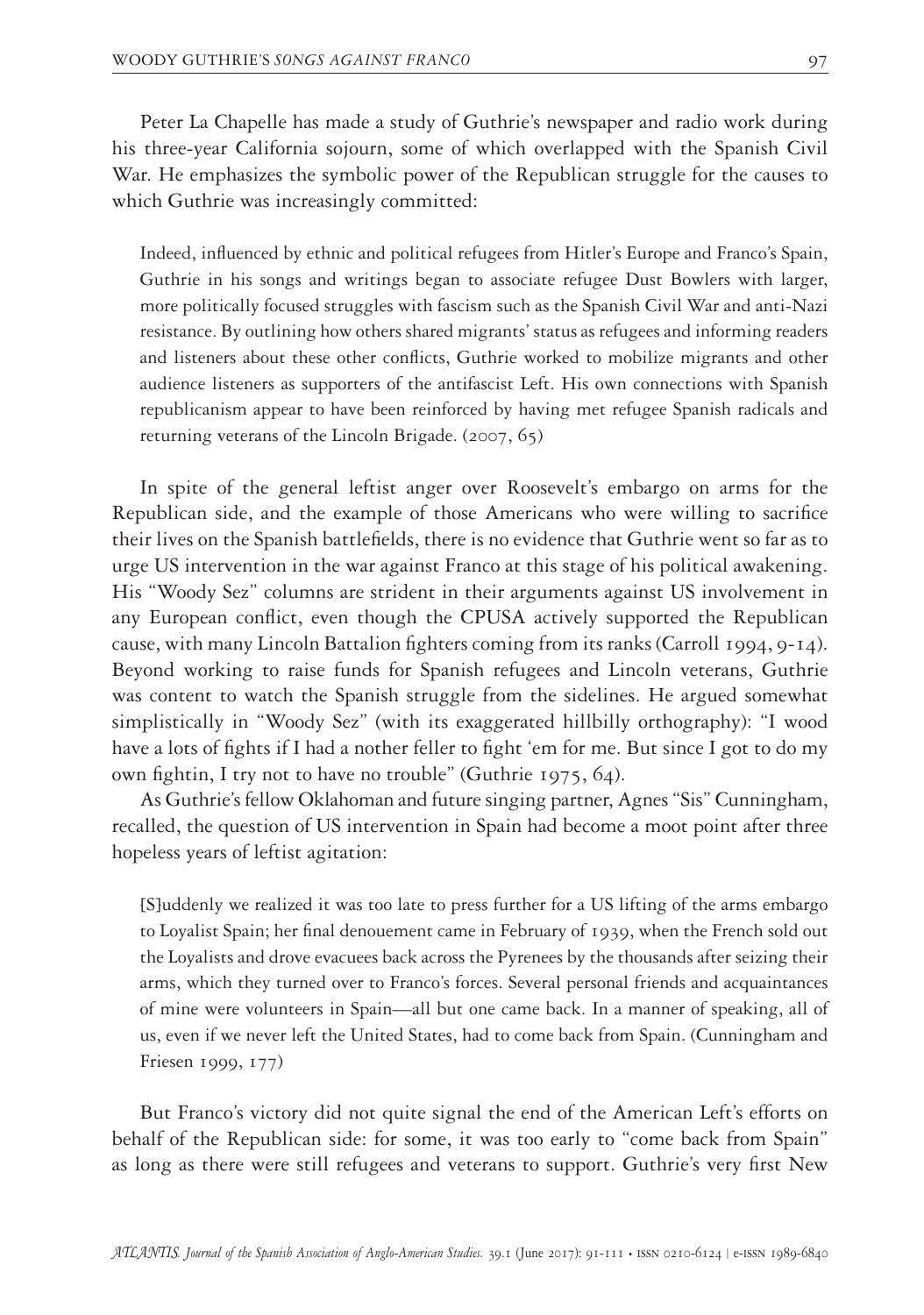York appearance, on February 25, 1940, was at a benefit arranged by Geer for the Spanish Refugees Relief Fund at the Mecca Temple on 58th Street and Broadway (Nowlin 2013, 13). The classical baritone Mordecai Bauman, who shared the bill with Guthrie, recalled: "He was a talent we had never heard in New York. In a minute he had the audience in his hand" (quoted in Cray 2004, 167). Guthrie continued to play at Spanish refugee benefits for at least the next seven years, on one later (drunken) occasion infuriating his activist partner, John Henry Faulk, by pretending to steal the proceeds from the event in full view of the gathered crowd:

[Faulk] saw Woody lurch over to the silver collection plate, piled with contributions from the guests, and pour all the money down his shirt. The party stopped cold, everyone staring. Woody was grinning and patting his shirt. "Somebody shoot at me," he said. "You cain't hit me now!"

Faulk rushed over and grabbed him. "Woody, you little son of a bitch, you're making a shambles of this whole thing. That money doesn't belong to these people, it's for a cause. It's for some poor, half-starved Spanish kids sitting in refugee camps in France. So give it back, for chrissake. Now. (Klein 1999, 338-339)

In the latter half of 1941, Guthrie's ostentatious pacifism evaporated with the end of the Hitler-Stalin Pact, the German invasion of Russia and the Japanese attack on Pearl Harbor. When Pete Seeger invited Guthrie to join his group, the Almanac Singers, Guthrie readily agreed, launching into writing a series of gung-ho, pro-war, antifascist songs that marked a complete about-face from his earlier non-interventionist stance. From late 1941 to mid-1942—when the press outed them as communists the Almanacs were the most popular war propagandists on the radio, singing such Guthrie-penned songs as "The Sinking of the Reuben James" and "Round and Round Hitler's Grave." Supporting three children from his first marriage and one from his (soon-to-be) second, Guthrie remained exempt from the draft until late 1943, when "the army was forced to become less choosy about its inductees" (Klein 1999, 274).

Heading off the army induction notices that were certain to come, Guthrie joined the merchant marine, signing on to the first of three Atlantic voyages in June of 1943. On two of the three voyages, his ship was crippled and nearly sunk by acoustic mines. His singing partner, Cisco Houston, who sailed with him, recalled how Guthrie's musical anti-fascism suddenly became a personal issue when his life, and that of his shipmates, was threatened: "Even when the ship got hit, the guys were out on the decks singing [Guthrie's] 'You Fascists Bound to Lose,' and singing was the thing that held them together" (1961, 21). In particular, it was a personal issue against Franco, since Spanish ships had been complicit with the Nazis in inflicting the damage. Guthrie's shipboard comrade, Jim Longhi, described an ominous threat off the coast of Gibraltar: "For the next two nights we were threatened by brightly lit ships steaming straight toward our blacked-out convoy. They were Spanish ships. Spain was supposed to be a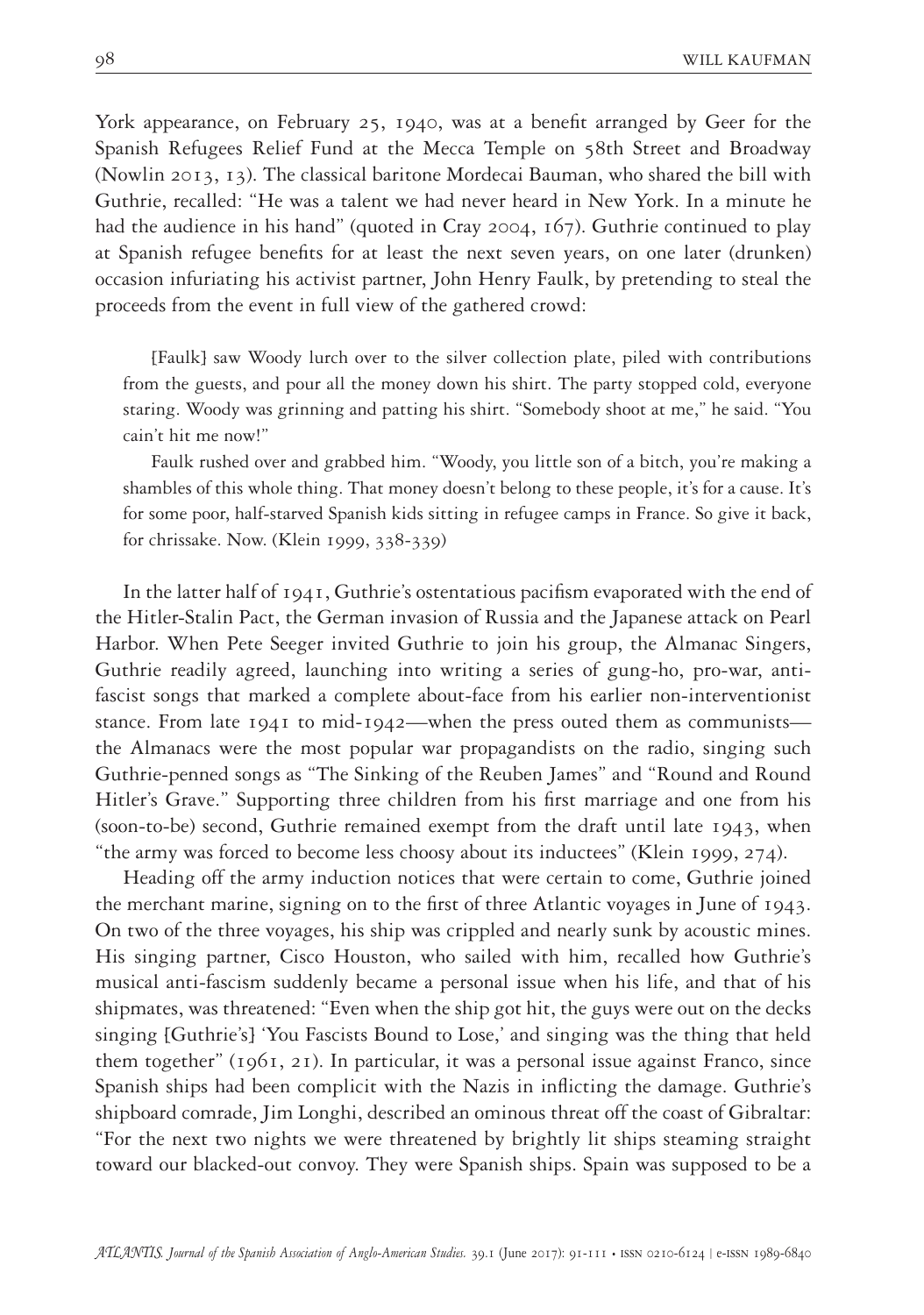neutral country, yet they were lighting the way for the U-boats, guiding them straight to us" (1997, 83-84). This was an outrage that Guthrie never forgot: his late wartime notebooks bristle with his hatred for Franco and the violation of Spain's declared neutrality. In January of 1945 he exploded onto the page:

I saw the wrecked hulls of twenty six of our ships and their crews of men all knocked to hell in the harbor of Gibraltar.

So I say break all dealings with that fascist, that real Nazi, Franco.

Yes. Break off all foolish friendship with him because you know that if Mexico was to sink ten of our cargo ships you would declare war on them before daylight in the morning.

I saw how the men swim out from the shores of Franco Spain with "sticker bombs" on their backs and stick them onto the sides of our ships. And the men from the other wrecked ships told us, "Oughtta declare war on that Franco right this very minute!"

I do agree with these shipwrecked "sticker bombed" seamen. And I say: "Declare War on Fascist Spain now. This minute."

My guitar has got a label on it that says "This Machine Kills Fascists"—and that is the only thing that makes my guitar play. (Guthrie, *Notebooks* 1 [26], 95)

This is, of course, a striking declaration from a songwriter whom popular culture persists in depicting as an implacable pacifist—the icon who is remembered for proclaiming, "Nope, I aint a gonna kill nobody. Plenty of rich folks wants to fight. Give them the guns" (Guthrie 1975, 71). But an annotation of Guthrie's, jotted onto a record cover in that same January of 1945, illuminates his fixation on Franco as the locus for all the fascistic tendencies towards which his own country appeared to be drifting, even as the war against European fascism still raged. Blasting the radio executives at New York's WNEW station, where he briefly hosted a ballad program, Guthrie wrote: "Of course what sucks my brain dry is this goddamned tight censorship this station has got. They won't even let me sing a song against Franco. That shows you where they stand. They don't want no song to say nothing about anything on one side or the other. I guess they are afraid Franco will take them down to the court of law and sue them. Well, let him sue me. I don't care" (1945, n.p.).

Guthrie's immediate postwar writings confirm the sense of malaise infecting much of the American Left in the wake of Harry Truman's assumption of the presidency. What Robbie Lieberman describes in terms of the American liberal wing would certainly hold true for the communist wing, of which Guthrie was a part: "They were unhappy with the Truman administration's policy in Europe, which often encouraged the remnants of fascism. While the United States government did little to help displaced Jews find a home, it worked with people and groups once close to the Nazis in Germany, tolerated the Franco government in Spain, and supported the right wing in the Greek Civil War" (1995, 105). Writing explicitly of the Greek Civil War—which had prompted the socalled "Truman Doctrine," the first articulation of the US mission to fight a global war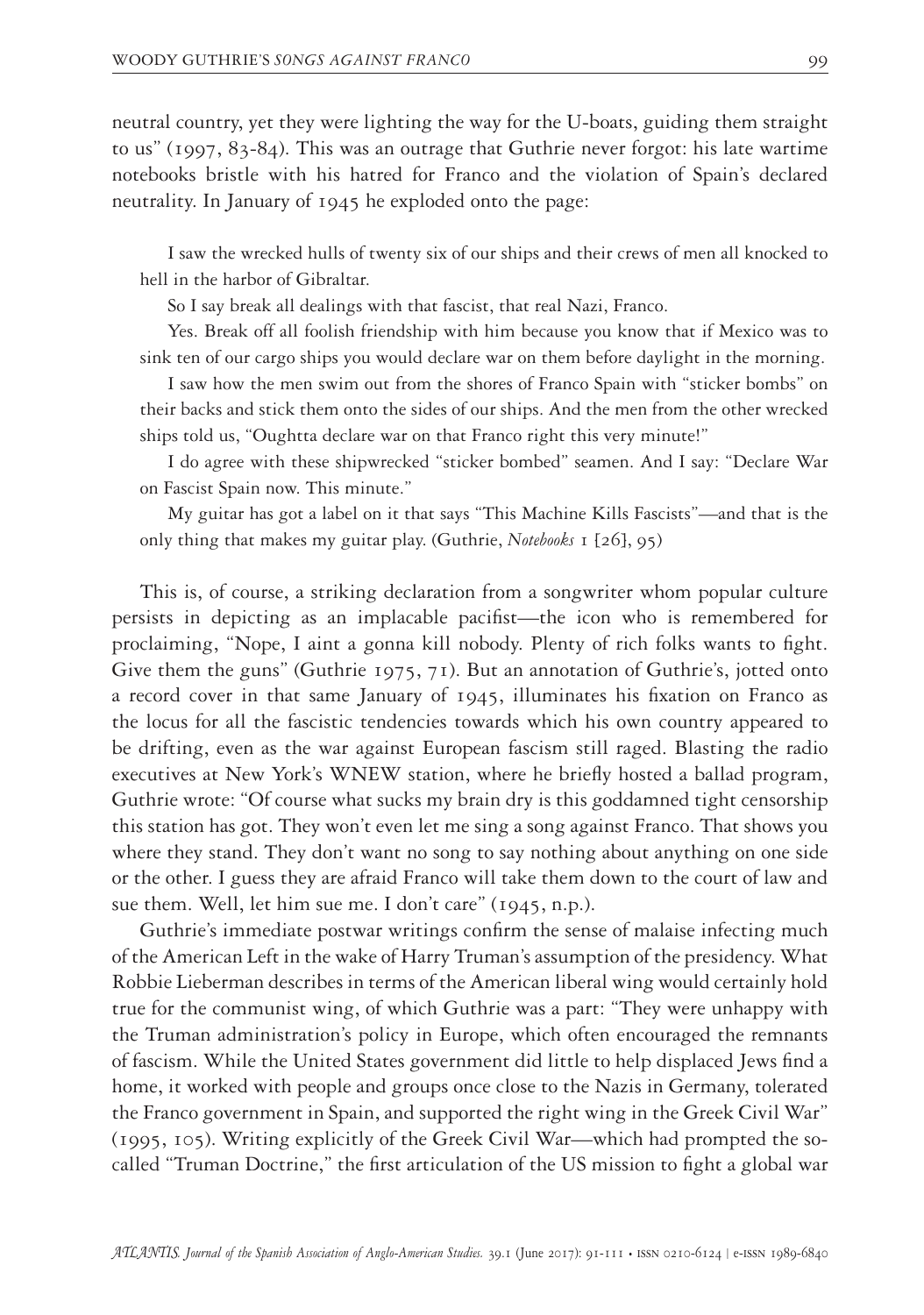against communism (Bostdorff 2008)—Guthrie declared ruefully, in the persona of "a Greek working man, and a fighter, too":

Fascists Fought to get rid of them. They didn't even change their uniforms. Still walking my sidewalk. (Guthrie 1947, n.p.)

Yet, it was not only Greece that had Guthrie worried. With the HUAC reaching deeper and deeper into American freedoms of expression and political association, he applied similar terminology to the domestic setting:

If we chase all you fascists Out from Washington They'd be a world of vacant houses For Americans. (Guthrie 1948, n.p.)

It is a measure of Guthrie's political disillusionment that, by 1949, he was ready to conclude: "The war is so far from won that you can nearly say that we've lost outright to the fascists" (quoted in Cray 2004, 305). Guthrie could even point to evidence to support his assertions, as he did on the 9th of August that year: imprisoned Jews in "the British Long Gun Holy Land"; the murdered and disappeared at the hands of "Chiang Kai Check [*sic*]"; and "Franco's hungry and dead prisoners" (Guthrie, *Notebooks* 1 [57], 17).

It is in this context of postwar disillusionment that we should consider the resurgence in popularity of Spanish Civil War songs among the beleaguered American Left—a manifestation of the *Radical Nostalgia* of which Peter Glazer has so eloquently written (2005). In the aftermath of the Republican defeat in 1939, progressive American singers had taken up with renewed verve "Viva La Quince Brigada," "Si Me Quieres Escribir" and other odes to the (lost) cause. It was as late as 1943 that Glazer's father, Tom, along with Pete Seeger, "Butch" Hawes and Bess Lomax Hawes, recorded *Songs of the Lincoln Battalion* for the Asch-Stinson label (Asch and Stinson having merged for three short years); the songs included "Viva La Quince Brigada," "Jarama Valley," "Spanish Marching Song" and "Quinto Regimento" among other numbers (Glazer et al. 1943). Now, in the infancy of the Cold War, folksingers were reviving those same Spanish odes. In 1948, the *People's Song Book* reprinted versions of "Los Quatros Generales" as well as Harry Berlow's "The Rat," both of which had appeared two years earlier in *People's Songs*, the major bulletin for the dissemination of progressive topical songs (Hille [1948] 2006). In September of 1951, when folk singers who had supported the Republican cause were being ingeniously and maliciously designated "premature anti-fascists" by the HUAC, *Sing Out!* magazine reprinted "Jarama Valley" among its monthly offerings (McDade [1938] 1951, 11). This same issue included a defiant letter from Guthrie, throwing down the gauntlet to the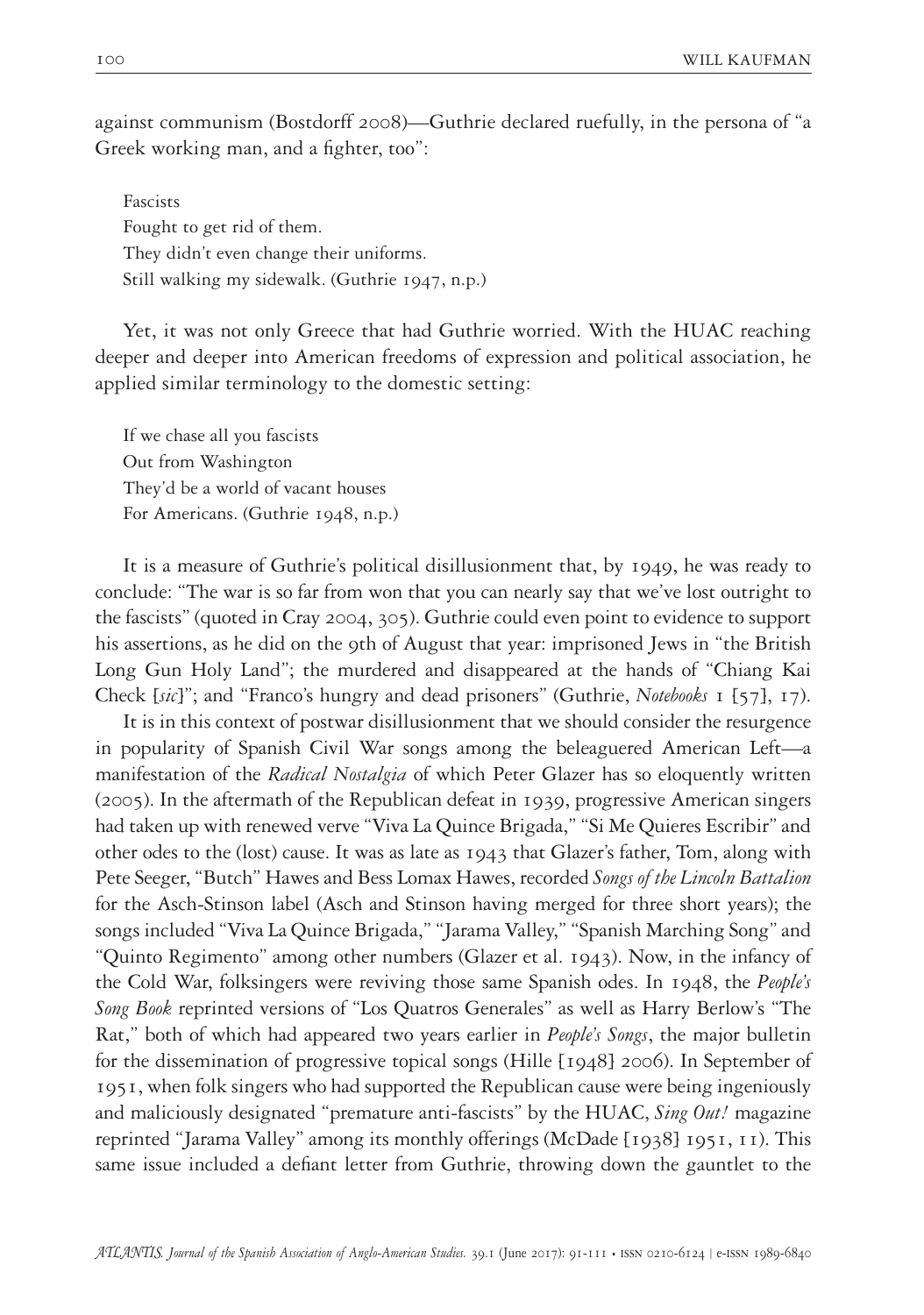anti-communist Taft-Hartley Act of 1947 and Sen. Pat McCarran's Internal Security Act of 1950: "[W]hichever side MacCarran [*sic*] ain't on, I am; whichever side Taft-Hartley's not on, I'm on double watch" (Guthrie 1951, 14).

Guthrie had already seen his close friend and protégé, Pete Seeger, pilloried in the anti-communist "smear sheet," *Counterattack—*like *Red Channels*, in which he was also named, a major resource for the HUAC. In June of 1950, *Counterattack* accused Seeger's group, the Weavers, of singing "fighting songs of the Lincoln Brigade (which fought for Stalin in the Spanish Civil War) and other Communist song favorites" (quoted in Cohen and Samuelson 1996, 45). *Counterattack*'s unabashed ignorance as to the political complexities within the Republican ranks still takes the breath away. Its editors had obviously not read Maxwell Anderson's *Key Largo*, in which Nimmo, a Lincoln Battalion volunteer, explains: "They're Anarchists, Communists, Leftists, Rightists, Leftist-rightists, Rightist-leftists, Socialists, Leftist-Socialists, Rightist-Socialists, Anti-clericals, Clerical-Communists, Loyalist soldiers, police, crazy people, and once in a while just a plain farmer, all fighting Franco!" (Anderson 1939, 9). No matter: for the right-wing gutter press, singers of Republican songs were plainly and simply "Stalin's songbirds," as Seeger was called for the rest of his life (Epstein 2010, 123).

For the HUAC, particular songs were as suspect as the singers themselves. As Seeger recalled, "[i]n 1949, only 'Commies' used words like 'peace' and 'freedom'" (quoted in Dunaway 2008, 188). Among the Weavers' songs singled out by name in the HUAC hearings were "If I Had a Hammer," which honored both the workers' movement and the peace movement, and "Wasn't That a Time," which implicitly condemned the McCarthyite witch-hunters even as it equated the Spanish Republican struggle with the battles of Valley Forge and Gettysburg:

And now again the madmen come and shall our victory fail? There is no victory in a land where free men go to jail. Isn't this a time! Isn't this a time! A time to try the soul of man! Isn't this a terrible time! Our faith cries out THEY SHALL NOT PASS! We cry NO PASARAN! We pledge our lives, our honor, all to free this prisoned land. (Hays and Lowenfels [1948] 1961, 75)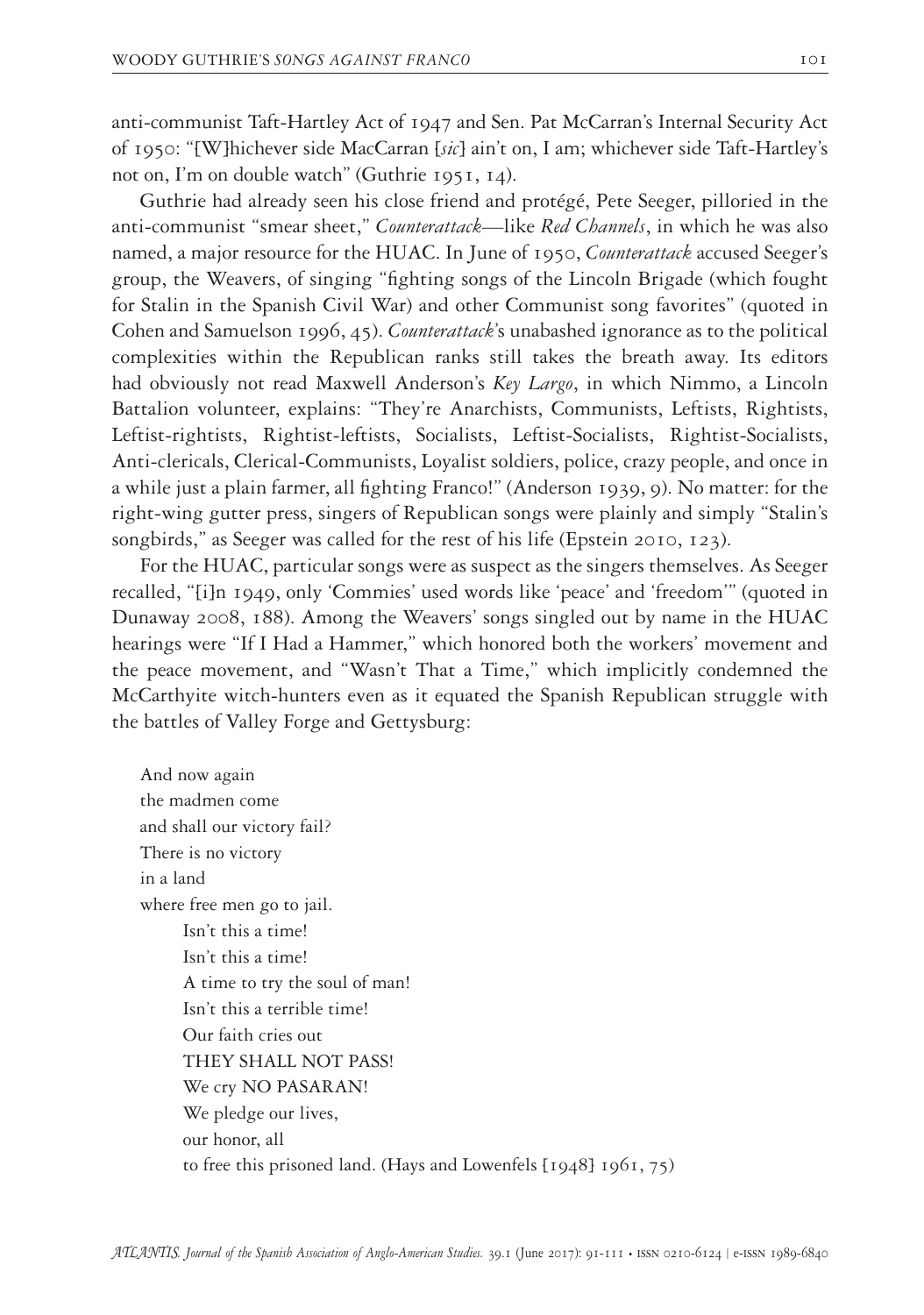By 1952, the Weavers were thoroughly blacklisted, unable to secure bookings anywhere in the broadcast media or in clubs. As Gene Marine recalled: "In Ohio, a woman was subpoenaed [by the HUAC] because she had held a hootenanny in her house in order to introduce Pete Seeger to other local people. In his own upstate New York, sponsors of a concert were physically threatened" ([1972] 2014, 24). At the exact same time, Guthrie's early patron, the folk song collector Alan Lomax, was suffering as a result of the collusion between the US government and the Franco regime in keeping musical figures in check. Having fled the witch hunts in America, Lomax was in Spain in 1952, attempting to collect folk songs, under the intimidation of the Guardia Civil, who, he said, "would appear like so many black buzzards carrying with them the stink of fear" (quoted in Swezd 2010, 272). Lomax's biographer explains: "The police were interested in Lomax because, unbeknownst to him, the FBI had notified the Spanish authorities that he was a potential threat […] The police in Madrid went through the mail that was being held for [him] and shared what they found with the US Embassy" (Swezd 2010, 272-273).

It is in the knowledge of this poisonous atmosphere—with the US and Franco's Spain sharing a splendid mutual conviviality—that we finally turn to Guthrie's *Songs Against Franco* as reflections of his engagement with the then-current political culture. In October of 1952, as he scrawled on the pages of his notebook, it seemed to him that "any good word" was "anty franco [*sic*]" (*Notebooks* 2 [9], 65). Guthrie's composition strategies are varied, and it is sometimes unclear whether his setting is the actual war of 1936-1939, the undeclared war against Franco for which Guthrie had hopelessly called back in 1945, or some later imagined war.

One of the most intriguing narratives in *Songs Against Franco*, "Spanish Rebel," injects some historical confusion into the song by virtue of its title as well as the protagonist's self-designation as a rebel—"Half a saint and half a devil"—fighting against Franco in what clearly is the 1936-1939 war. However, during the Civil War, it was Franco and his soldiers who were the rebels, having taken up arms against the elected Republican government. But Guthrie has no time for such distinctions, for here—as in so many of his other songs—rebellion against a prevailing tyranny is the most noble act. Thus, the rebel in "Spanish Rebel" is an American fighter hailing from New York's Coney Island, where Guthrie was then living with his wife and children. His rebellion is clearly against his own hypocritical government, which has imposed an embargo on Republican aid:

Good Bye to job and salary; Good Bye to wife and family; Hello to my rabble army Stopping Franco while we can.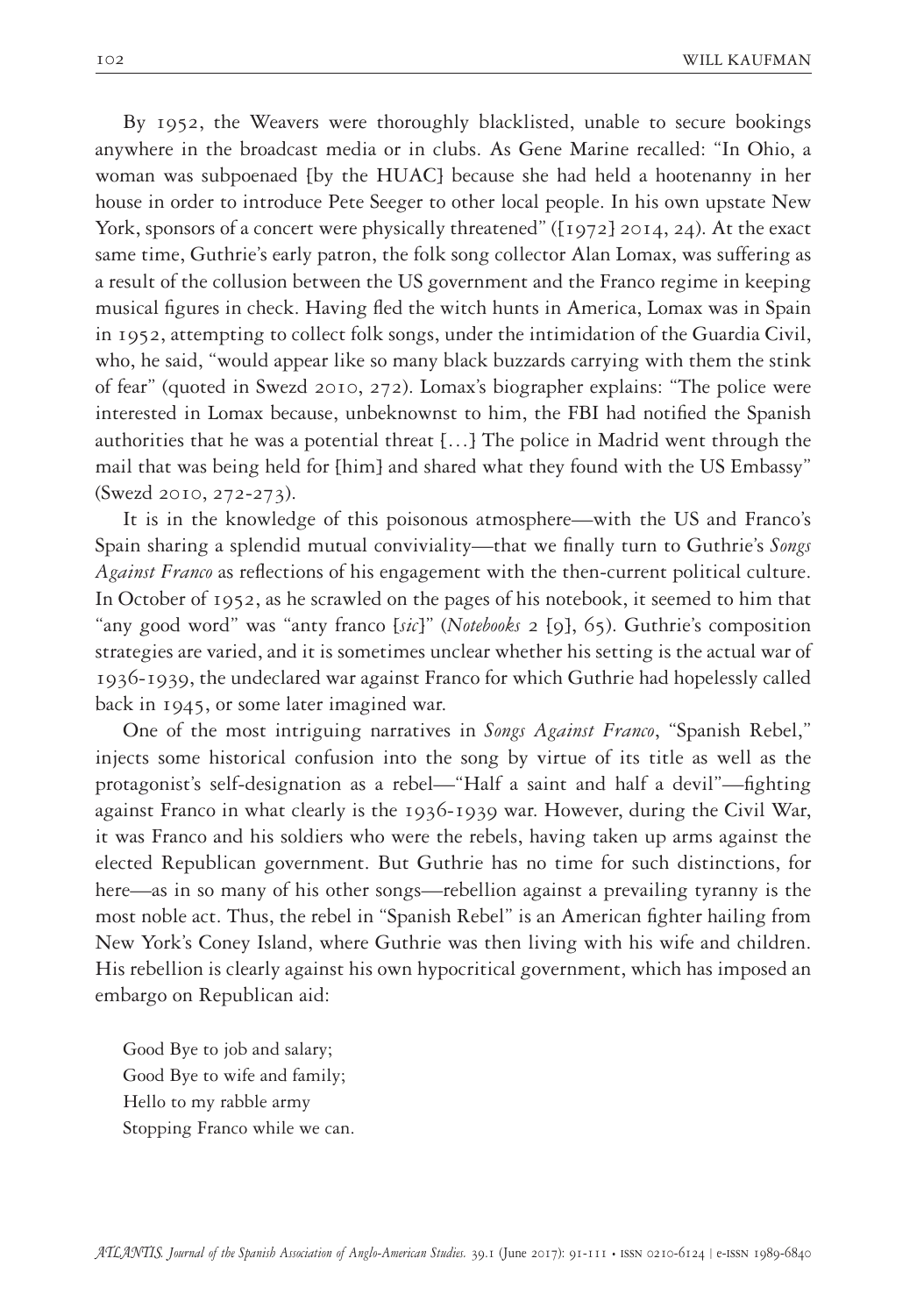My United States, dammit! Wont give me a single bullet; Hitler fires ten billion at me Tryin' ta stop me while he can.

Warshin'ton Dee Cee wont send me Not a single shooting bullet; Mussoleeny shoots fifty jilliun Tryin' ta stop me while he can. (Guthrie, *Notebooks* 2 [9], 66)

Franklin Roosevelt had eventually called America's failure to intervene against Franco "a grave mistake" (quoted in Hochschild 2016, 369). But for Guthrie, this grievous error had not only ensured the triumph of fascism in Spain, but it had also paved the way for it to intrude into the corridors of American power. Hence the desperation of the song's final line:

My world won't soon forget, dear, My hand grenade I tossed here; When you dont see me come back, dear, Stop these fascists while you can. (Guthrie, *Notebooks* 2 [9], 66)

Similarly, in a song titled "Stop Franco," the narrator superimposes the Spanish Civil War upon what is both the "damned tangled up" political culture of the American 1950s and Guthrie's disintegrating personal life:

My life got so damned tangled up I signed up for to go Up over the hump of the Pyrraneses [*sic*] To try to stop Franco; (yes), To try to stop Franco. (Guthrie, *Notebooks* 2 [9], 68)

As is the case in "Spanish Rebel," the first-person setting of "Stop Franco" is highly significant in that Guthrie chooses a narrative position whose intimacy and immediacy confounds the impression of mere soap-box preaching. The fight against Franco is, again, a highly personal one, as it is in Guthrie's merchant marine writings. Although "Stop Franco" in particular dwells at length on the brutality of the Franco regime, it also carries resounding overtones of the increasingly thuggish personages on the HUAC, in the anti-communist press and in the country at large. Guthrie had already seen bigoted citizens stirred up into inflicting actual violence upon suspected *commies*. He had fresh memories of the mob attacks that he had personally faced along with Paul Robeson, Seeger and others during the violently anti-communist Peekskill Riots in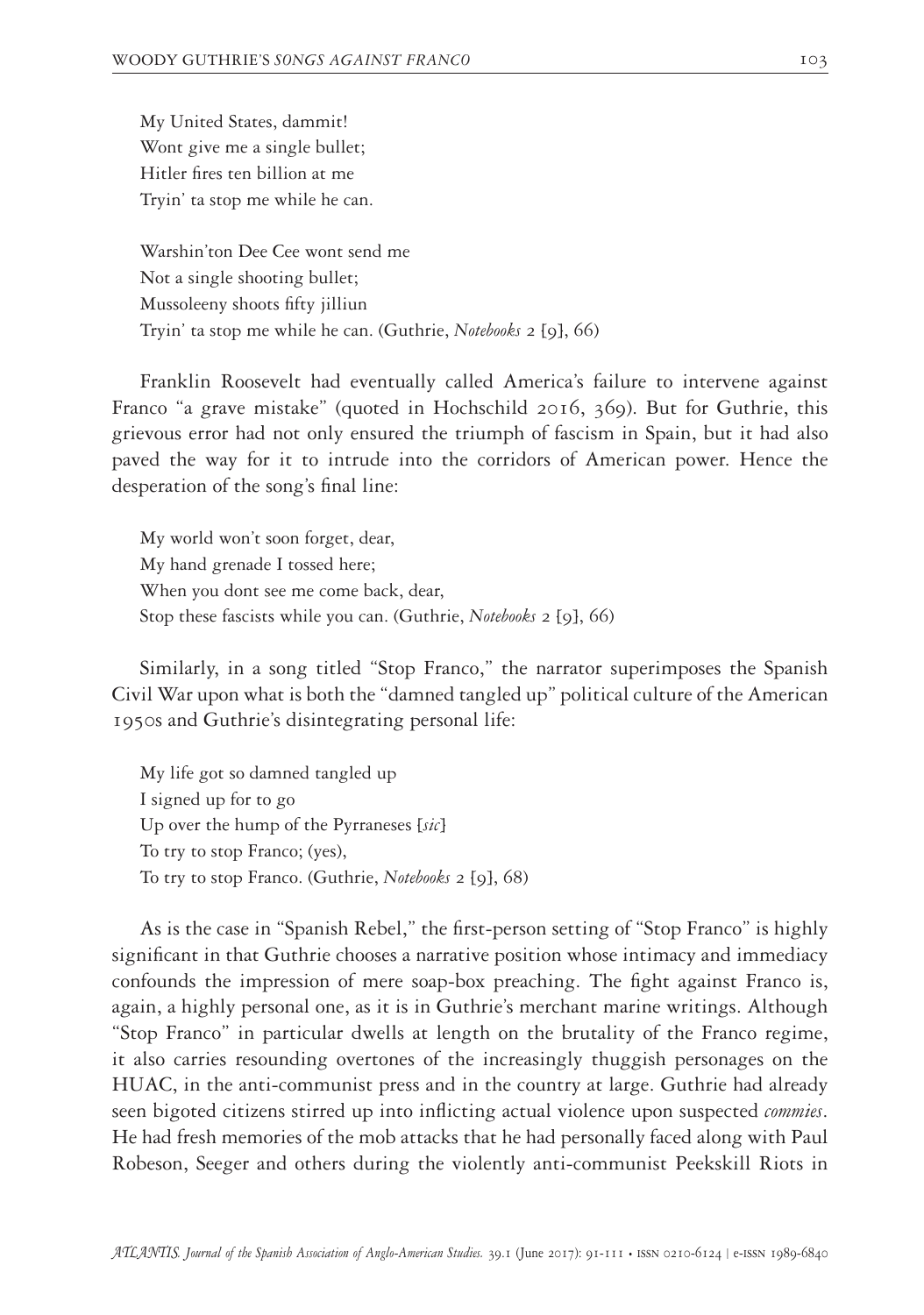New York State in 1949 (Fast 2011). Now, a scant four years later, McCarthyism in the legislative halls compounded the mob violence on the streets, all hearkening back to Franco's ascension to power:

Franco he's a bigshot racketman; Coldhearted gambler, too; To keep his bullywhip boys in bizness There's nothin' he wont do; There's nothin' he wont do.

Franco kills his wisest ones That speak out against his few; And, to keep my lips from speaking truth There's nothin' he wont do; no; There's nothin' he wont do. (Guthrie, *Notebooks* 2 [9], 68)

Carnivalesque ridicule is clearly one of Guthrie's major rhetorical strategies in *Songs Against Franco*. "Curses for Franco," for instance, invokes in all its crudeness the spirit of François Rabelais—perhaps the bawdiest of Renaissance writers—as well as the time-honored folk tradition of "the dirty dozens," the African American ritual of insult. Guthrie's fondness for Rabelais is a matter of record; his biographer describes him encountering *Gargantua and Pantagruel* for the first time and going "wild over it, pacing back and forth across the floor, giggling madly and reading aloud" (Klein 1999, 259). As for the "dozens," there is no question that Guthrie was intimately familiar with the rhetorical form described by Elijah Wald as reflecting "aggression as well as humor and ugliness as well as artistry" (2012, 171). Guthrie's intent is clear, to "degrade by the grotesque method"—as Mikhail Bakhtin described the process—to drag Franco's name "down to the absolute lower bodily stratum, to the zone of the genital organs, the bodily grave, in order to be destroyed" ([1964] 1984, 28):

Franco he's a rumdum bum! Franco he's a turd! Franco he's a shitty slinger th' worst I ever heard; Franco he's a fart in the wind of dirty & low degree; Franco he's a whammmy whamm whammer! The rest I cannot say.

Franco he's a bullywhip man! Franco he's a goon! Franco he's a foney baloney! Franco is a loon! Franco he's a frankenstein of dirty and low degree! Franco he's a jinnga jinng jinger! The rest I cannot say!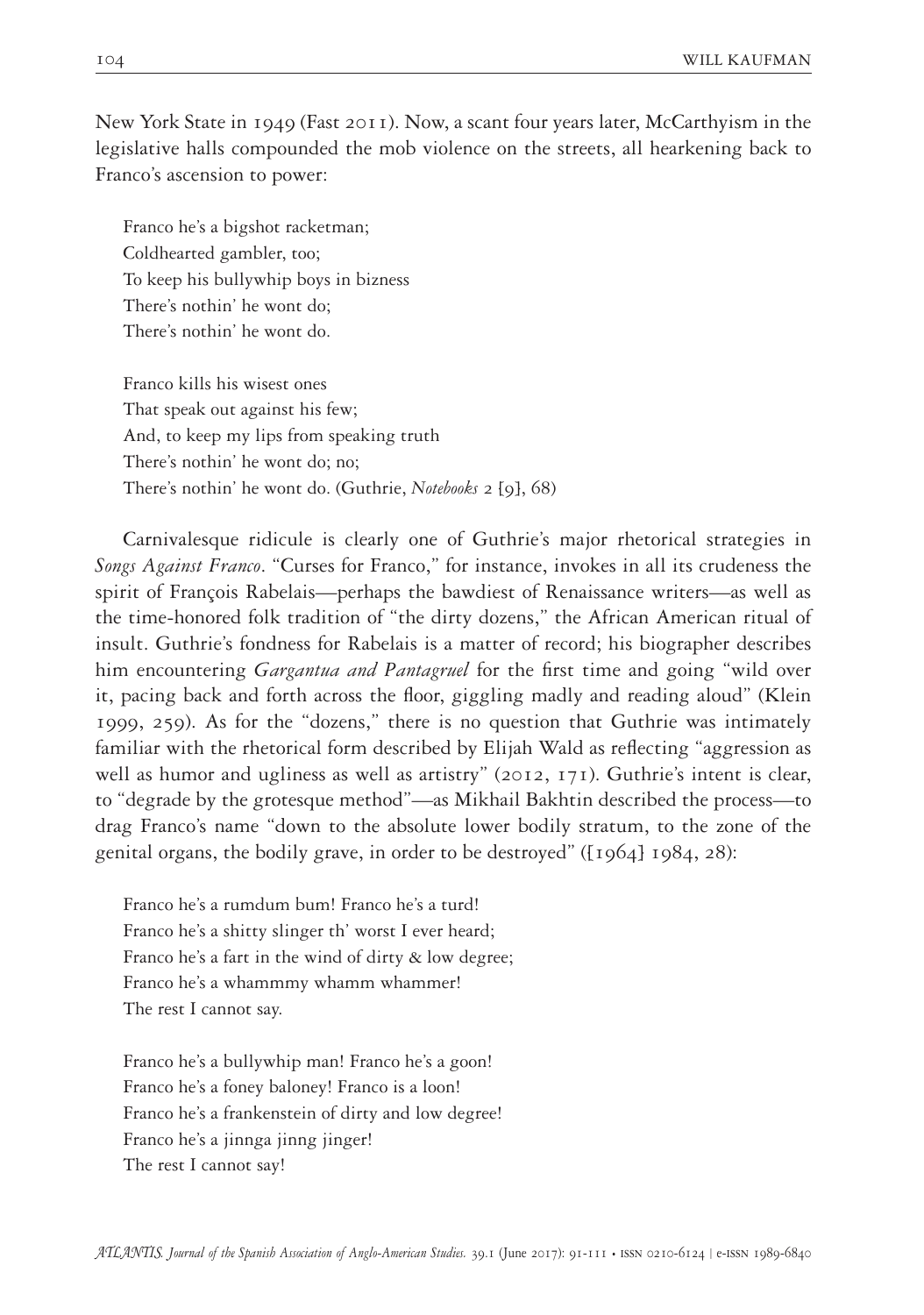Franco he's a snattleyrake! Franco he's a louse! Franco he's a penny me snatcher! Franco he's a farce! Franco he's a blood spiller thug of dirty & low degree! Franco he's a wheengy dingy dinger! The rest I cannot say! (Guthrie, *Notebooks* 2 [9], 70)

Similarly, in "Talking Love Lost Blues," Guthrie turns to mocking the sexual impotence of a close associate of Franco who had appealed to the Generalissimo for aid. In an annotation below the lyrics, Guthrie claims to have read of this embarrassment in a "factual newspaper story." Help had apparently been secured from Franco's good friends, the Americans:

Franco, Franco, run quick and see; Run quick an' see what's happenin' ta me; My staff wont stand up hard any more, And I cant satisfy any of my whores. Got me worried. What can I do about it?

I'll just send a telegram right away To that great sex doctor in the U.S.A.; He can ship his office machenery [*sic*] over here today; I'll borrow enuff money off of Uncle Sam ta pay. Couple a hundred thousand ta get 'im on his way.

When this talk with Uncle Sam was through, That money flew and the doctor, too; Five shiploads of 'chenery with full train'd crew Tryin' ta git Franco's buddy back his longlost youth. Caint guarantee anything. Just makin' a stab at it. (Guthrie, *Notebooks* 2 [9], 72)

Songs such as these latter two reveal Guthrie's exasperation—and perhaps his own political impotence—in the face of both the Spanish dictatorship and America's hypocrisy in supporting it, the only weapon he can muster being carnivalesque degradation. But it is characteristic of Guthrie, never fully devoid of optimism, to seek a glimmer of light amidst the darkest of landscapes. Of all the songs against Franco, it is the talking blues "Enda Franco's Line" that best reflects his hopes for the defeat of fascism at the hands of determined, organized progressives. Guthrie's use of the talking blues—a black musical discourse originally aimed at presumptions of white supremacy—is highly significant for two reasons. First, it resurrects the voice of one of his most celebrated *Dust Bowl Ballads*, "Talking Dust Bowl Blues,"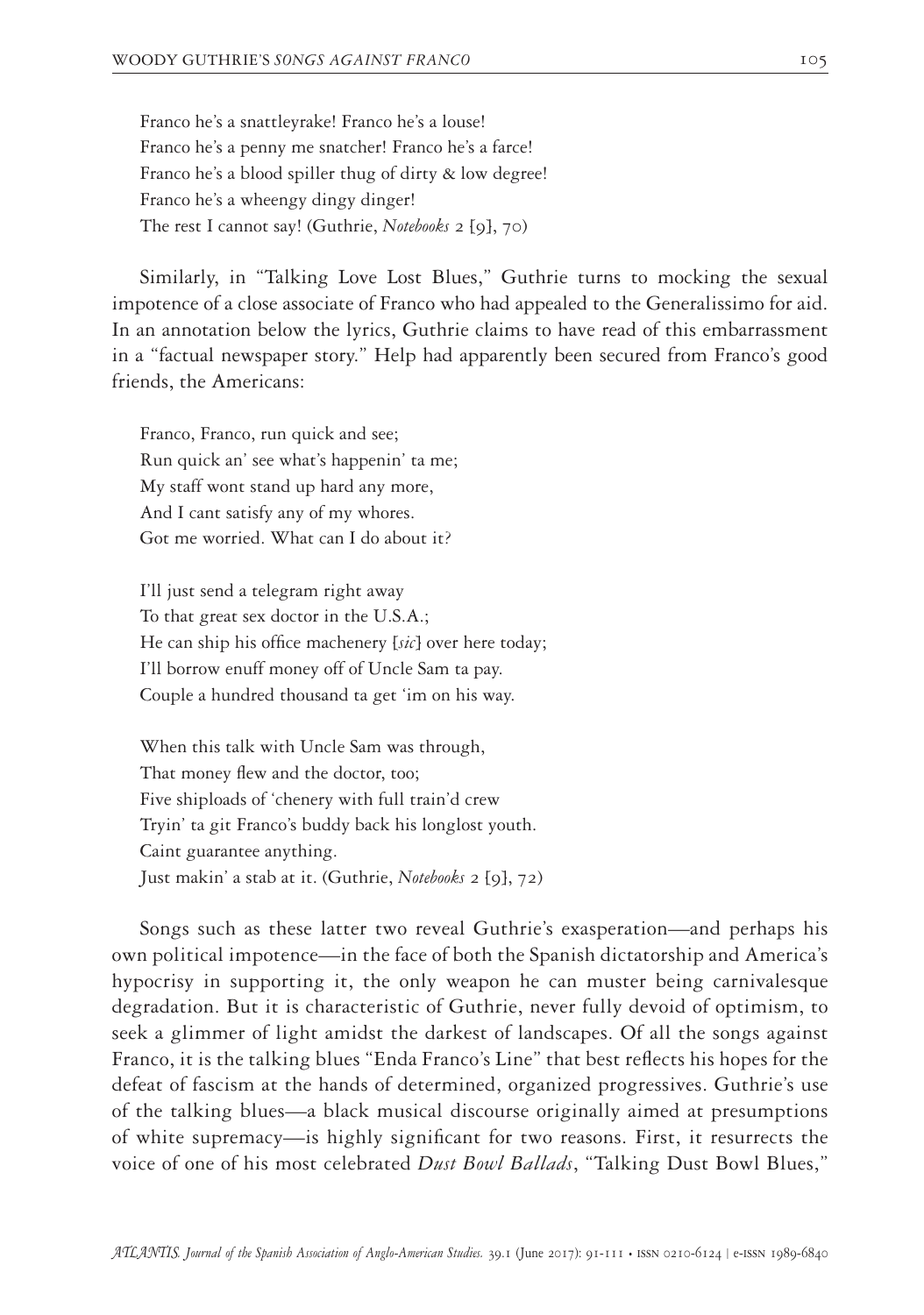in which the narrator strikes a resilient, defiantly laconic note in the face of both natural and economic calamity (Guthrie [1940] 1988). Secondly, the sub-genre of the talking blues is itself "ideologically charged" in its "satiric potential," as Guthrie scholar Martin Butler notes (2007, 88). "Enda Franco's Line" has thirteen stanzas, each beginning with a given year, which lead us through the Spanish Civil War and the Second World War to the waves of worker unrest that had been spreading since 1947 throughout the Basque Country and Catalonia, challenging Franco's autocracy and culminating in the Barcelona general strike of 1951 (Foweraker 2003, 114). Again, as in his other anti-Franco songs, Guthrie implicates the United States as the guardian of Spanish fascism, even as Franco's own citizens stir in gathering rebellion:

Longa 'bout Nineteen Forty Nine, Franco lived on Wall Street's chicken and wine; Longa 'bout Nineteen Fifty O'— Every worker in Barc[e]lona on a strike did go.

Longa 'bout Nineteen Fifty One, His cops and his whips and his camps did hum; Ladies march'd through the streets with empty oil jugs, Got stopp'd and whipp'd and jailed by thugs.

Longa 'bout Nineteen Fifty Two, We're sending Frankie money every day or two; Longa 'bout Nineteen Fifty Three, I'm hoping anda praying Franco will cease t' be.

Guthrie's final stanza envisages what history itself declined to provide: the overthrow of the Franco regime within the next three years:

Longa 'bout Nineteen Fifty & Four, I hope his ganga killers wont be anymore; Longa 'bout Nineteen Fifty Five, The Spanish working folks'll bring my good old Spain alive! (Guthrie, *Notebooks* 2 [9], 74)

It was, of course, a hopeless cause. Franco would rule until 1975, outliving Woody Guthrie by eight years. Upon finishing his *Songs Against Franco*, Guthrie turned to other hopeless causes—at least, causes that would have seemed very hopeless in 1952: the presidential campaign of the Progressive Party candidate, Vincent Hallinan, the comprehensive repudiation of the Korean War, total nuclear disarmament—and he wrote songs about all of them (Kaufman, forthcoming). Meanwhile, he saw former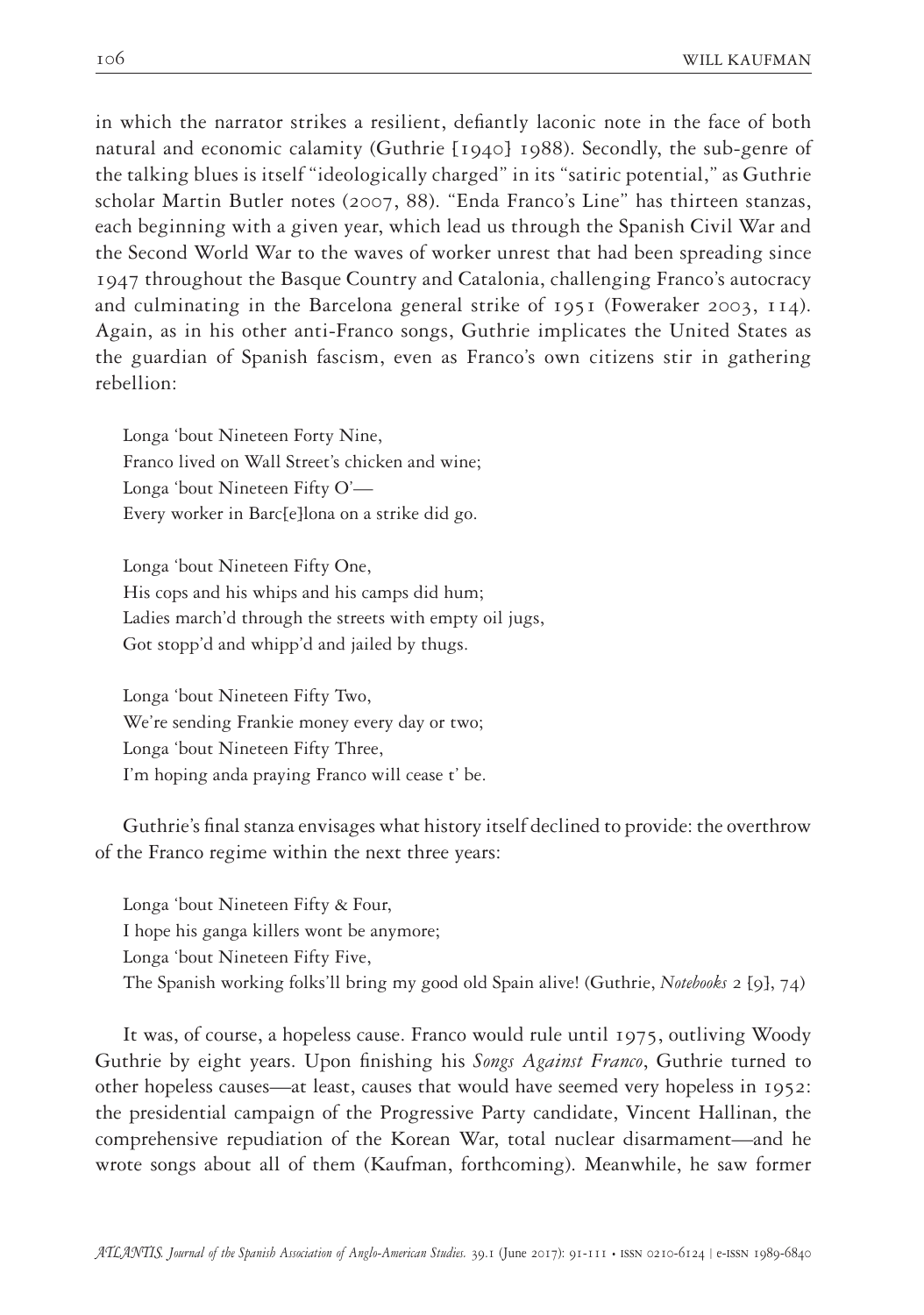singing comrades like Burl Ives naming names—including Seeger's—for the HUAC. He watched helplessly as Seeger was hauled before the Committee in 1955, convicted of contempt of Congress for his defiance, and given a ten-year jail sentence—the sentence was later overturned on a mere technicality.) Guthrie himself was spared a subpoena solely because of his illness; but he saw the entire folksinging community branded en masse as likely communist sympathizers (Cohen 2002). In 1956, he was committed to the Greystone Park Psychiatric Hospital in New Jersey, and he remained hospitalized until his death eleven years later (Buehler 2013).

But the noble aura of the Spanish Civil War and its songs had managed to survive the blacklist of the folk music community, the beginning of the end of which had been signaled by the triumphant return of the Weavers to Carnegie Hall in 1955, the very year of Seeger's HUAC appearance. The concert recording—*The Weavers at Carnegie Hall* (1957)—includes the rousing anti-Franco anthem "Venga Jaleo" (Weavers 1957). As late as 1962, Guthrie's young associate, the Canadian-born balladeer Oscar Brand, could declare: "On campus after campus I have heard the lamentation that there have been no 'great causes' since the Spanish Civil War" (1962, 58)—a lament that lends credence to the sentiments of Tom Lehrer's fondly satirical number, "The Folk Song Army":

Remember the war against Franco? That's the kind where each of us belongs. Though he may have won all the battles, We had all the good songs. (1965)

At about the time Lehrer recorded this song, Guthrie received a letter from a young English fan:

## Dear Woody,

I am writing to you to tell you that I have sung your songs in Franco's Spain. I have your picture inside my guitar case.

Yours sincerely with huge admiration, Ralph May.

By now, Guthrie was laying in the Brooklyn State Hospital, practically mute and virtually paralyzed. So his ex-wife wrote on his behalf:

Dear Ralph, Thank you for writing. Keep singing, signed Marjorie Guthrie. (McTell 2008, 540)

Ralph May later adopted the performing name Ralph McTell, and went on to become a giant of British folk music, penning the classic song, "Streets of London" (McTell, 1975). He must have been quite fortunate to have evaded Franco's police if he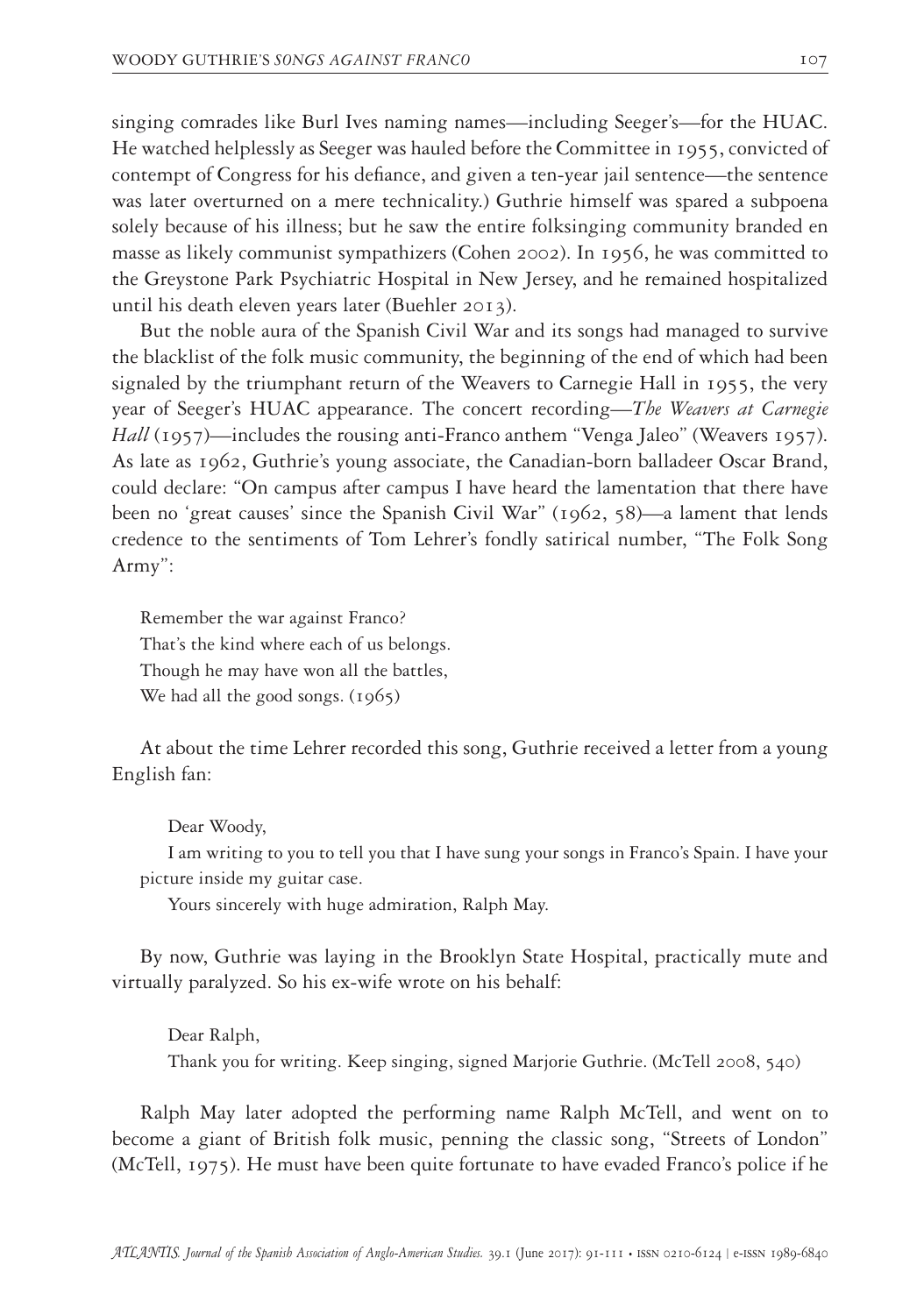had been singing Guthrie's songs in Spain; for as late as 1971, Pete Seeger was having no such luck. Arriving in Barcelona for a pre-arranged concert at the university, Seeger found that his show had been canceled by the police, who had been "fearing a leftwing riot," as Seeger's biographer writes: "'I am sorry that the concert could not have been held,' the dean told Seeger an hour later. 'It is out of my hands. The governor of Barcelona says that he personally ordered the police to stop it, and he did so on orders from Madrid.' Seeger left, vowing to sing in Barcelona another time" (Dunaway 2008, 372). True to his word, he returned in 1978, singing for a new generation the *Songs of the Lincoln Battalion* that he and his comrades had recorded in 1943. As he explained on a 2003 recording of "Jarama Valley" made with Guthrie's son, Arlo, Seeger had asked his audience how they could possibly have known the English words well enough to have sung along with him: "I said, 'How come you sing these songs in the same versions that I sing?' And they said, 'Oh, we learned them off your record. We made tapes of them and brought them across the border and played them for each other. Of course, if we'd played them very loud we might have gotten arrested.' So, that little record kept alive *in Spain* some of these songs" (Seeger and Guthrie 2003; Seeger's emphasis). In 1993, now seventy-four years old, Seeger returned to Barcelona once more, where he sang "Viva La Quince Brigada" to a packed concert hall (Seeger 1993). There can be no doubt that—as ever—he had the angel of his long-dead mentor, Woody Guthrie, sitting on his shoulder, perhaps singing in counterpoint one of his own *Songs Against Franco*.

WORKS CITED

Anderson, Maxwell. 1939. *Key Largo*. Washington, DC: Anderson House.

- Bakhtin, Mikhail. (1964) 1984. *Rabelais and His World*. Translated by Hélène Iswolsky. Bloomington: Indiana UP.
- BOSTDORFF, Denise M. 2008. *Proclaiming the Truman Doctrine: The Cold War Call to Arms*. College Station, TX: Texas A&M UP.
- Brand, Oscar. 1962. *The Ballad Mongers: Rise of the Modern Folk Song*. New York: Minerva Press.
- Buehler, Phillip. 2013. *Woody Guthrie's Wardy Forty: Greystone Park State Hospital Revisited*. Mt. Kisco, NY: Woody Guthrie Publications.
- Butler, Martin. 2007. *Voices of the Down and Out: The Dust Bowl Migration and the Great Depression in the Songs of Woody Guthrie*. Heidelberg: Universitätsverlag Winter.
- Carroll, Peter N. 1994. *The Odyssey of the Abraham Lincoln Brigade: Americans in the Spanish Civil War*. Palo Alto, CA: Stanford UP.
- Cohen, Ronald D. 2001. "Will Geer and Woody Guthrie: A Folk Music Friendship." In *The Life, Music, and Thought of Woody Guthrie: A Critical Appraisal*, edited by John S. Partington, 131-142. Farnham, Surrey: Ashgate.
- —. 2002. *Rainbow Quest: The Folk Music Revival and American Society, 1940-1970*. Amherst: U of Massachusetts P.
- —. 2012. *Woody Guthrie: Writing America's Songs*. New York: Routledge.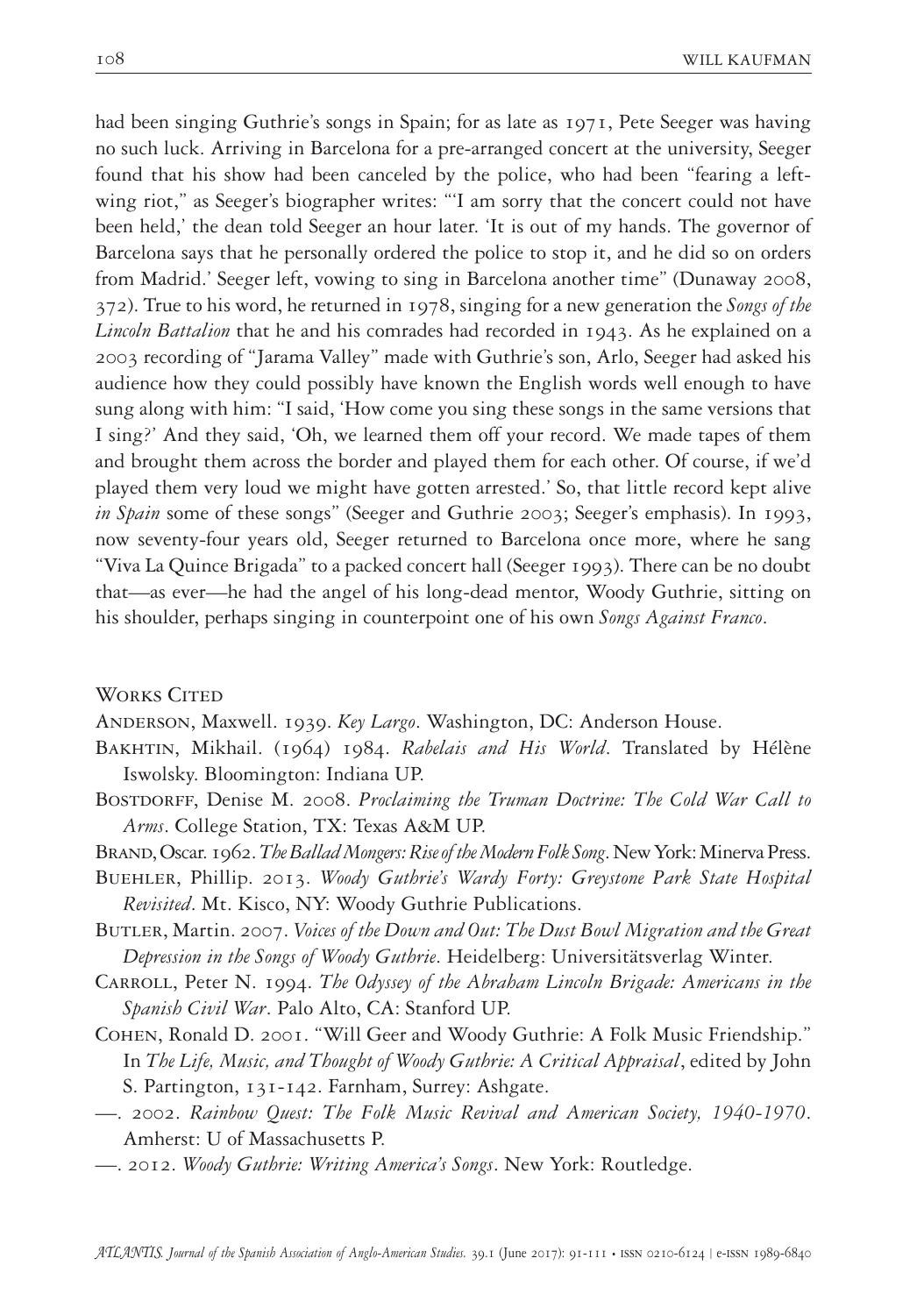- Cohen, Ronald D. and Dave Samuelson. 1996. *Songs for Political Action: Folk Music, Topical Songs, and the American Left, 1926-1953*. Hambergen: Bear Family (companion text to CD set).
- Cray, Ed. 2004. *Ramblin' Man: The Life and Times of Woody Guthrie*. New York: Norton.
- Cunningham, Agnes "Sis" and Gordon Friesen. 1999. *Red Dust and Broadsides: A Joint Autobiography*, edited by Ronald D. Cohen. Amherst: U of Massachusetts P.
- Denisoff, R. Serge. 1973. *Great Day Coming: Folk Music and the American Left*. Baltimore, MD: Penguin.
- Dunaway, David King. 2008. *How Can I Keep from Singing? The Ballad of Pete Seeger*. New York: Villard.
- Epstein, Lawrence J. 2010. *Political Folk Music in America from Its Origins to Bob Dylan*. Jefferson, NC: McFarland.
- Fast, Howard. 2011. *Peekskill USA: Inside the Infamous 1949 Riots*. New York: Open Road Media.
- Foweraker, Joe. 2003. *Making Democracy in Spain: Grass-Roots Struggle in the South, 1955-1975*. Cambridge: Cambridge UP.
- Glazer, Peter. 2005. *Radical Nostalgia: Spanish Civil War Commemoration in America*. Rochester: U of Rochester P.
- Glazer, Tom, Baldwin "Butch" Hawes, Bess Lomax Hawes and Pete Seeger. 1943. *Songs of the Lincoln Battalion*. Asch-Stinson.
- Guthrie, Nora and the Woody Guthrie Archives. 2012. *My Name Is New York: Ramblin' Around Woody Guthrie's Town*. Brooklyn, NY: powerHouse Books.
- Guthrie, Woody. (1940) 1988. "Talking Dust Bowl Blues." On Guthrie, *Dust Bowl Ballads*. Rounder Records, Track 3.
- —. 1943. *Bound for Glory*. New York: E. P. Dutton.
- —. 1945. Annotation to *American Folksay: Ballads and Dances*, January 16. Woody Guthrie Archives, Tulsa, Oklahoma. Media: Record Albums, Box 3, A no. 2008-100.
- —. 1947. "Talking News Blues." In *New Found Land*, typed manuscript by Woody Guthrie, Alan Lomax Collection, American Folklife Center, Library of Congress, Washington, DC. AFC 2004/04, Woody Guthrie Manuscripts, Box 33.02, Folder 20.
- —. 1948. "I'll Write My Name Down in Blood Red Blood." Woody Guthrie Archives, Tulsa, Oklahoma: Songs 1, Box 2, Folder 12.
- —. 1951. "A Letter from Woody Guthrie." *Sing Out!* vol. 2, no. 3 (September): 2, 14.
- —. (1962). 2014. "Jarama Valley." On Various Artists, *Songs of the Spanish Civil War, Vols. 1 and 2*. Smithsonian Folkways Records, Track 13.
- —. 1975. *Woody Sez. Sayings, Stories & Drawings by America's Greatest Ballad-maker*, compiled and edited by Marjorie Guthrie. New York: Grosset and Dunlap.
- —. n.d. *Notebooks*. Tulsa, Oklahoma: Woody Guthrie Archives.
- Hays, Lee and Walter Lowenfels. (1948) 1961. "Wasn't That a Time." In *Reprints from the People's Songs Bulletin*, edited by Irwin Silber, 74-75. New York: Oak Publications.
- Hille, Waldemar, ed. (1948) 2006. *The People's Song Book*. New York: Oak Publications.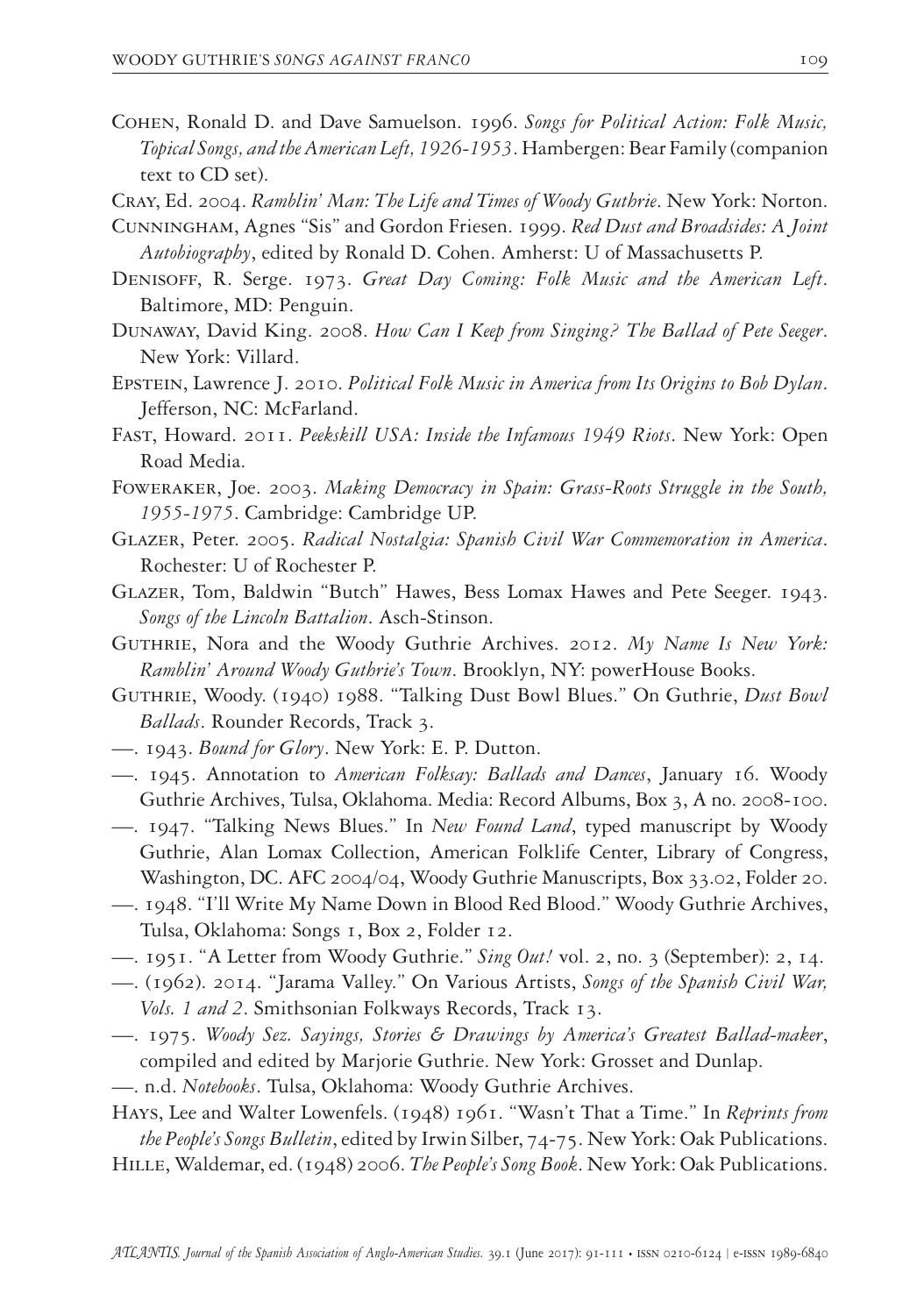- HOCHSCHILD, Adam. 2016. *Spain in Our Hearts: Americans in the Spanish Civil War*, *1936-1939*. New York: Houghton Mifflin Harcourt.
- Houston, Cisco. 1961. [Untitled recollection]. In *Reprints from the People's Songs Bulletin, 1946-1949*, edited by Irwin Silber, 21. New York: Oak Publications.
- Kaufman, Will. Forthcoming. *Woody Guthrie's Modern World Blues*. Norman, OK: U of Oklahoma P.
- Klein, Herbert and Carey McWilliams. 1934. "Cold Terror in California." *The Nation*, July 24, 97.
- Klein, Joe. 1999. *Woody Guthrie: A Life*. New York: Delta.
- La Chapelle, Peter. 2007. *Proud to Be an Okie: Cultural Politics, Country Music, and Migration to Southern California*. Berkeley: U of California P.
- Lehrer, Tom. 1965. "The Folk Song Army." On Tom Lehrer, *That Was the Year That Was*. Warner Bros./Reprise, Side 1, Track 4.
- Lieberman, Robbie. 1995. *My Song Is My Weapon: People's Songs, American Communism, and the Politics of Culture, 1930-1950*. Urbana: U of Illinois P.
- Longhi, Jim. 1997. *Woody, Cisco, and Me: With Woody Guthrie in the Merchant Marine*. New York: I books.
- Marine, Gene. (1972) 2014. "Guerrilla Minstrel." In *The Pete Seeger Reader*, edited by Ronald D. Cohen and James Capaldi, 3-42. New York: Oxford UP.
- McDade, Alex. (1938) 1951. "Jarama Valley." *Sing Out!*, 2 (3): 11.
- McTell, Ralph. 1975. "Streets of London." On Ralph McTell, *Streets of London*. Transatlantic Records, Track 1.
- —. 2008. *As Far as I Can Tell: A Post-War Childhood in South London*. London: Loyola.
- Mishler, Paul C. 2004. "Woody Guthrie's Lost Song to Lincoln Vet Steve Nelson." *Science and Society* 68 (3): 350-355.
- Nowlin, Bill. 2013. *Woody Guthrie: American Radical Patriot*. Cambridge, MA: Rounder (companion text to CD set).
- Red Channels*.* 1950. *Red Channels: The Report of Communist Influence in Radio and Television*. New York: Counterattack.
- Richmond, Al. 1972. *A Long View from the Left: Memoirs of an American Revolutionary*. New York: Delta.
- Robbin, Edward. 1979. *Woody Guthrie and Me: An Intimate Reminiscence*. Berkeley, CA: Lancaster-Miller.
- Ryan, Frank, ed. (1938). 1975. *The Book of the XV International Brigade*. Madrid: Commissariat of War. Reprint, Newcastle upon Tyne: Frank Graham.
- SANTELLI, Robert. 2012. *This Land Is Your Land: Woody Guthrie and the Journey of an American Folk Song*. Philadelphia, PA: Running.
- Seeger, Pete. 1993. "Viva La Quince Brigada." Live performance at Palau Sant Jordi, Barcelona, on 23 April. [Accessed online on June 2, 2016].
- Seeger, Pete and Arlo Guthrie. 2003. "Jarama Valley." On Various Artists, *Spain in My Heart: Songs of the Spanish Civil War*. Appleseed, Track 1.